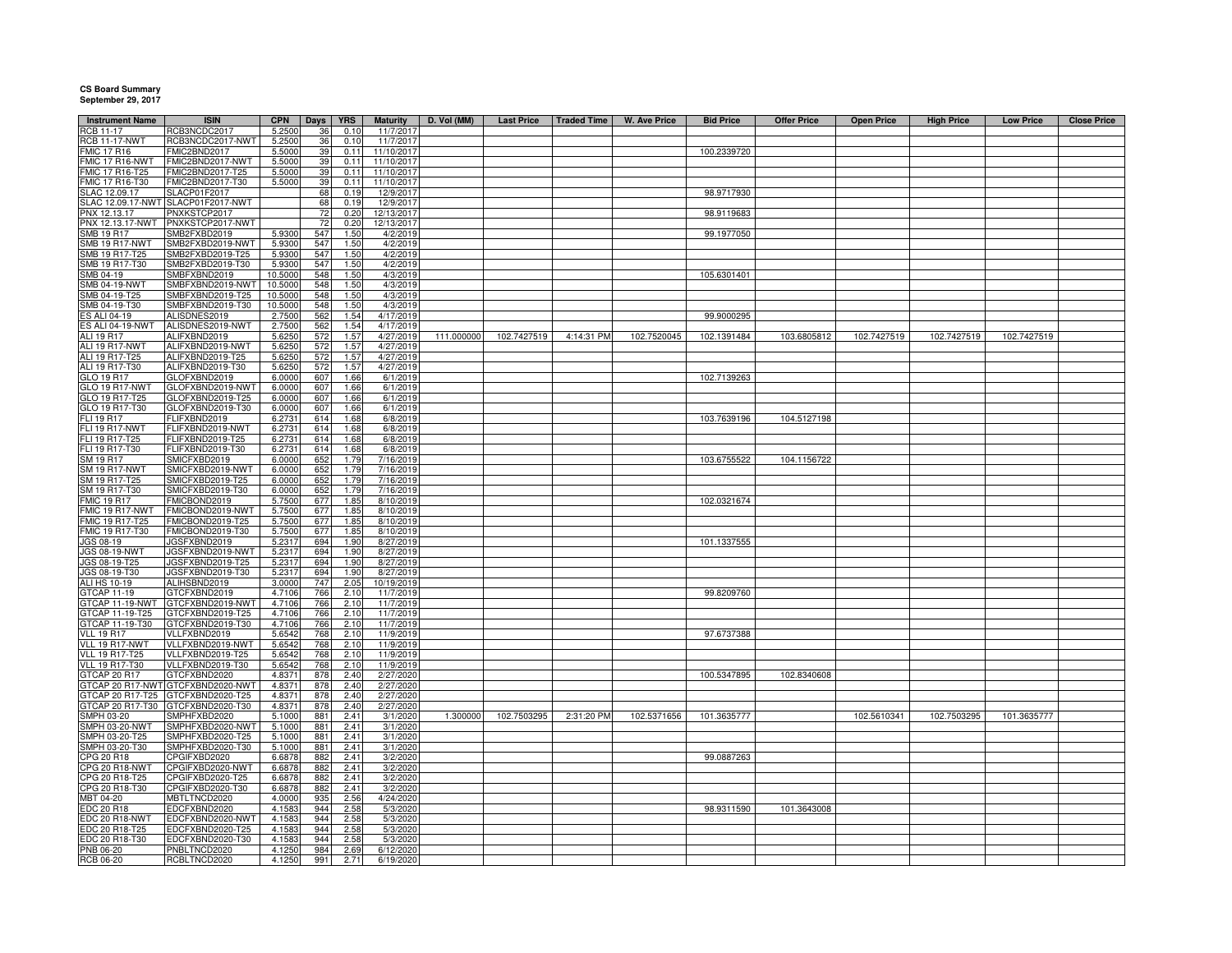| GLO 20 R18<br>GLOFXBND2020<br>4.8875<br>1019<br>2.79<br>7/17/2020<br>100.7482063<br>GLO 20 R18-NWT<br>GLOFXBND2020-NWT<br>4.8875<br>1019<br>2.79<br>7/17/2020<br>GLO 20 R18-T25<br>GLOFXBND2020-T25<br>1019<br>7/17/2020<br>4.8875<br>2.79<br>GLOFXBND2020-T30<br>GLO 20 R18-T30<br>1019<br>7/17/2020<br>4.8875<br>2.79<br>93.9111611<br><b>SLTC 20 R18</b><br>SLTCFXBD2020<br>4.9925<br>1055<br>2.89<br>8/22/2020<br>SLTCFXBD2020-NWT<br>SLTC 20 R18-NWT<br>4.9925<br>1055<br>2.89<br>8/22/2020<br>SLTCFXBD2020-T25<br>SLTC 20 R18-T25<br>4.9925<br>1055<br>2.89<br>8/22/2020<br>SLTC 20 R18-T30<br>SLTCFXBD2020-T30<br>4.9925<br>1055<br>2.89<br>8/22/2020<br>BDO2LTNC2020<br>BDO 10-20<br>3.7500<br>1100<br>3.01<br>10/6/2020<br>95.8470867<br>ALI 20 R19<br>ALIFXBND2020<br>3.000000<br>100.7699195<br>3:44:08 PM<br>100.7699195<br>100.3484610<br>103.1990321<br>100.7699195<br>100.7699195<br>100.7699195<br>4.6250<br>1104<br>3.02<br>10/10/2020<br>ALI 20 R19-NWT<br>ALIFXBND2020-NWT<br>4.6250<br>1104<br>3.02<br>10/10/2020<br>ALIFXBND2020-T25<br>ALI 20 R19-T25<br>4.6250<br>1104<br>3.02<br>10/10/2020<br>ALI 20 R19-T30<br>ALIFXBND2020-T30<br>4.6250<br>1104<br>3.02<br>10/10/2020<br>101.9675405<br>103.3848662<br><b>HOUSE 10-20</b><br>HOUSEFBD2020<br>6.2080<br>1110<br>3.04<br>10/16/2020<br>6.2080<br>10/16/2020<br>HOUSE 10-20-NWT<br>HOUSEFBD2020-NWT<br>1110<br>3.04<br>HOUSEFBD2020-T25<br>6.2080<br>10/16/2020<br><b>HOUSE 10-20-T25</b><br>1110<br>3.04<br>HOUSEFBD2020-T30<br><b>HOUSE 10-20-T30</b><br>6.2080<br>10/16/2020<br>1110<br>3.04<br>4.4722<br>AEV 11-20<br>AEV2FXBD2020<br>1131<br>3.10<br>11/6/2020<br>99.3459680<br>101.3666606<br><b>AEV 11-20-NWT</b><br>AEV2FXBD2020-NWT<br>4.4722<br>1131<br>3.10<br>11/6/2020<br>AEV 11-20-T25<br>AEV2FXBD2020-T25<br>4.4722<br>1131<br>3.1C<br>11/6/2020<br>AEV 11-20-T30<br>AEV2FXBD2020-T30<br>4.4722<br>1131<br>3.1C<br>11/6/2020<br>FLI 20 R19<br>FLIFXBND2020<br>4.8562<br>1133<br>3.1C<br>11/8/2020<br>100.4464536<br>102.4831550<br><b>FLI 20 R19-NWT</b><br>FLIFXBND2020-NWT<br>1133<br>3.1C<br>11/8/2020<br>4.8562<br>FLI 20 R19-T25<br>ELIFXBND2020-T25<br>1133<br>3.1C<br>11/8/2020<br>4.8562<br>FLI 20 R19-T30<br>LIFXBND2020-T30<br>4.8562<br>1133<br>3.10<br>11/8/2020<br>AEV 20 R19<br>AEVFXBND2020<br>4.4125<br>1146<br>3.14<br>11/21/2020<br>99.4537672<br>101.2087639<br>AEV 20 R19-NWT<br>AEVFXBND2020-NWT<br>4.4125<br>1146<br>3.14<br>11/21/2020<br>AEV 20 R19-T25<br>AEVFXBND2020-T25<br>4.4125<br>1146<br>3.14<br>11/21/2020<br>AEV 20 R19-T30<br>1146<br>AEVFXBND2020-T30<br>4.4125<br>3.14<br>11/21/2020<br><b>MER 20 P19</b><br>98.5426435<br>MERFXBND2020<br>1167<br>3.20<br>4.3750<br>12/12/2020<br><b>MER 20 P19-NWT</b><br>MERFXBND2020-NWT<br>4.3750<br>1167<br>3.20<br>12/12/2020<br>MER 20 P19-T25<br>JERFXBND2020-T25<br>1167<br>3.20<br>12/12/2020<br>4.3750<br>MER 20 P19-T30<br>MERFXBND2020-T30<br>4.3750<br>1167<br>3.20<br>12/12/2020<br><b>TEL 21 R19</b><br>TELFXBND2021<br>5.2250<br>1223<br>3.35<br>2/6/202<br>101.9254392<br>TEL 21 R19-NWT<br>FELFXBND2021-NWT<br>1223<br>2/6/202<br>5.2250<br>3.35<br>TEL 21 R19-T25<br>TELFXBND2021-T25<br>1223<br>2/6/202<br>5.2250<br>3.35<br>TEL 21 R19-T30<br>TELFXBND2021-T30<br>1223<br>2/6/202<br>5.2250<br>3.35<br>ABS 21 R19<br>ABSFXBND2021<br>5.3350<br>1227<br>3.36<br>2/10/2021<br>96.2175197<br>103.5334031<br>ABS 21 R19-NWT<br>ABSFXBND2021-NWT<br>5.335<br>122<br>3.36<br>2/10/2021<br>ABS 21 R19-T25<br>ABSFXBND2021-T25<br>1227<br>3.36<br>2/10/2021<br>5.3350<br>ABSFXBND2021-T30<br>2/10/2021<br>ABS 21 R19-T30<br>5.3350<br>1227<br>3.36<br>ROCK 21 R19<br>ROCKFXBD2021<br>1232<br>3.37<br>2/15/2021<br>35.873000<br>100.9039019<br>3:57:29 PM<br>100.4399521<br>102.7910498<br>100.9052697<br>5.0932<br>100.8714681<br>100.9045849<br>100.8418140<br>ROCK 21 R19-NWT<br>ROCKFXBD2021-NWT<br>5.0932<br>1232<br>3.37<br>2/15/2021<br>ROCK 21 R19-T25<br>ROCKFXBD2021-T25<br>5.093<br>1232<br>3.37<br>2/15/202<br>ROCK 21 R19-T30<br>ROCKFXBD2021-T30<br>5.0932<br>1232<br>3.37<br>2/15/202<br>MPH 02-21<br>MPH2FBD2021<br>4.5095<br>1242<br>3.40<br>2/25/202<br>5.600000<br>100.4997209<br>3:39:58 PM<br>100.9229104<br>100.4997209<br>100.9736931<br>100.9736931<br>100.9736931<br>100.4997209<br>MPH2FBD2021-NWT<br>MPH 02-21-NWT<br>4.5095<br>1242<br>3.40<br>2/25/202<br>MPH 02-21-T25<br>SMPH2FBD2021-T25<br>1242<br>2/25/202<br>4.5095<br>3.40<br>SMPH 02-21-T30<br>SMPH2FBD2021-T30<br>1242<br>2/25/202<br>4.5095<br>3.40<br>100.5951342<br>103.2747753<br>JGS 21 R19<br>JGSFXBND2021<br>5.2442<br>1244<br>3.41<br>2/27/2021<br>JGS 21 R19-NWT<br>JGSFXBND2021-NWT<br>5.2442<br>1244<br>3.41<br>2/27/2021<br>JGS 21 R19-T25<br>JGSFXBND2021-T25<br>5.2442<br>1244<br>3.41<br>2/27/2021<br>JGSFXBND2021-T30<br>JGS 21 R19-T30<br>1244<br>5.2442<br>3.41<br>2/27/2021<br><b>SLI 21 R18</b><br>SLIFXBND2021<br>1267<br>100.2757672<br>6.7150<br>3.47<br>3/22/2021<br>SLI 21 R18-NWT<br>LIFXBND2021-NWT<br>1267<br>3.47<br>6.7150<br>3/22/2021<br>LIFXBND2021-T25<br>SLI 21 R18-T25<br>6.7150<br>1267<br>3.47<br>3/22/2021<br>LIFXBND2021-T30<br>3/22/2021<br>SLI 21 R18-T30<br>6.7150<br>1267<br>3.47<br>99.5947937<br><b>MNTC 21 R19</b><br>MNTCFXBD2021<br>5.0700<br>1276<br>3.49<br>3/31/202<br>MNTCFXBD2021-NWT<br>MNTC 21 R19-NWT<br>5.0700<br>1276<br>3.49<br>3/31/202<br>MNTC 21 R19-T25<br>MNTCFXBD2021-T25<br>5.0700<br>1276<br>3.49<br>3/31/2021<br>MNTC 21 R19-T30<br>MNTCFXBD2021-T30<br>1276<br>3/31/2021<br>5.0700<br>3.49<br>SMB 21 R19<br>SMBFXBND2021<br>96.9140000<br>5.5000<br>1278<br>3.50<br>4/2/202<br>SMB 21 R19-NWT<br>SMBFXBND2021-NWT<br>5.5000<br>1278<br>3.50<br>4/2/202<br>SMBFXBND2021-T25<br>SMB 21 R19-T25<br>5.5000<br>1278<br>3.50<br>4/2/2021<br>SMBFXBND2021-T30<br>5.5000<br>SMB 21 R19-T30<br>1278<br>3.50<br>4/2/2021<br>LBPLTNCD2021<br>LBP 04-21<br>3.7500<br>1285<br>3.52<br>4/9/2021<br>VLLFXBND2021<br><b>VLL 21 R19</b><br>5.9437<br>5/9/2021<br>1315<br>3.60<br>96.3494107<br>VLL 21 R19-NWT<br>VLLFXBND2021-NWT<br>5.9437<br>131<br>3.60<br>5/9/2021<br><b>VLL 21 R19-T25</b><br>/LLFXBND2021-T25<br>5.9437<br>3.60<br>5/9/202<br>131<br>VLL 21 R19-T30<br>VLLFXBND2021-T30<br>5.9437<br>1315<br>3.60<br>5/9/202<br>AC 05-21<br>ACFXBOND2021<br>6.8000<br>1318<br>3.61<br>5/12/2021<br>108.3182722<br>108.6672986<br>AC 05-21-NWT<br>ACFXBOND2021-NWT<br>6,8000<br>1318<br>$3.6^{\circ}$<br>5/12/2021<br>AC 05-21-T25<br>ACFXBOND2021-T25<br>5/12/202<br>6.8000<br>1318<br>$3.6^{\circ}$<br>AC 05-21-T30<br>ACFXBOND2021-T30<br>6.8000<br>1318<br>3.6 <sup>°</sup><br>5/12/202<br>SM 21 R19<br>SMICFXBD2021<br>1325<br>3.63<br>5/19/2021<br>100.9647408<br>5.2958 | <b>Instrument Name</b> | <b>ISIN</b> | <b>CPN</b> | Days | <b>YRS</b> | <b>Maturity</b> | D. Vol (MM) |  | Last Price   Traded Time   W. Ave Price | <b>Bid Price</b> | <b>Offer Price</b> | <b>Open Price</b> | <b>High Price</b> | <b>Low Price</b> | <b>Close Price</b> |
|-----------------------------------------------------------------------------------------------------------------------------------------------------------------------------------------------------------------------------------------------------------------------------------------------------------------------------------------------------------------------------------------------------------------------------------------------------------------------------------------------------------------------------------------------------------------------------------------------------------------------------------------------------------------------------------------------------------------------------------------------------------------------------------------------------------------------------------------------------------------------------------------------------------------------------------------------------------------------------------------------------------------------------------------------------------------------------------------------------------------------------------------------------------------------------------------------------------------------------------------------------------------------------------------------------------------------------------------------------------------------------------------------------------------------------------------------------------------------------------------------------------------------------------------------------------------------------------------------------------------------------------------------------------------------------------------------------------------------------------------------------------------------------------------------------------------------------------------------------------------------------------------------------------------------------------------------------------------------------------------------------------------------------------------------------------------------------------------------------------------------------------------------------------------------------------------------------------------------------------------------------------------------------------------------------------------------------------------------------------------------------------------------------------------------------------------------------------------------------------------------------------------------------------------------------------------------------------------------------------------------------------------------------------------------------------------------------------------------------------------------------------------------------------------------------------------------------------------------------------------------------------------------------------------------------------------------------------------------------------------------------------------------------------------------------------------------------------------------------------------------------------------------------------------------------------------------------------------------------------------------------------------------------------------------------------------------------------------------------------------------------------------------------------------------------------------------------------------------------------------------------------------------------------------------------------------------------------------------------------------------------------------------------------------------------------------------------------------------------------------------------------------------------------------------------------------------------------------------------------------------------------------------------------------------------------------------------------------------------------------------------------------------------------------------------------------------------------------------------------------------------------------------------------------------------------------------------------------------------------------------------------------------------------------------------------------------------------------------------------------------------------------------------------------------------------------------------------------------------------------------------------------------------------------------------------------------------------------------------------------------------------------------------------------------------------------------------------------------------------------------------------------------------------------------------------------------------------------------------------------------------------------------------------------------------------------------------------------------------------------------------------------------------------------------------------------------------------------------------------------------------------------------------------------------------------------------------------------------------------------------------------------------------------------------------------------------------------------------------------------------------------------------------------------------------------------------------------------------------------------------------------------------------------------------------------------------------------------------------------------------------------------------------------------------------------------------------------------------------------------------------------------------------------------------------------------------------------------------------------------------------------------------------------------------------------------------------------------------------------------------------------------------------------------------------------------------------------------------------------------------------------------------------------------------------------------------------------------------------------------------------------------------------------------------------------------------------------------------------------------------------------------------------------------------------------------------------------------------------------------------------------------------------------------------------------------------------------------------------------------------------------------------------------------------------------------------------------|------------------------|-------------|------------|------|------------|-----------------|-------------|--|-----------------------------------------|------------------|--------------------|-------------------|-------------------|------------------|--------------------|
|                                                                                                                                                                                                                                                                                                                                                                                                                                                                                                                                                                                                                                                                                                                                                                                                                                                                                                                                                                                                                                                                                                                                                                                                                                                                                                                                                                                                                                                                                                                                                                                                                                                                                                                                                                                                                                                                                                                                                                                                                                                                                                                                                                                                                                                                                                                                                                                                                                                                                                                                                                                                                                                                                                                                                                                                                                                                                                                                                                                                                                                                                                                                                                                                                                                                                                                                                                                                                                                                                                                                                                                                                                                                                                                                                                                                                                                                                                                                                                                                                                                                                                                                                                                                                                                                                                                                                                                                                                                                                                                                                                                                                                                                                                                                                                                                                                                                                                                                                                                                                                                                                                                                                                                                                                                                                                                                                                                                                                                                                                                                                                                                                                                                                                                                                                                                                                                                                                                                                                                                                                                                                                                                                                                                                                                                                                                                                                                                                                                                                                                                                                                                                                                                                                           |                        |             |            |      |            |                 |             |  |                                         |                  |                    |                   |                   |                  |                    |
|                                                                                                                                                                                                                                                                                                                                                                                                                                                                                                                                                                                                                                                                                                                                                                                                                                                                                                                                                                                                                                                                                                                                                                                                                                                                                                                                                                                                                                                                                                                                                                                                                                                                                                                                                                                                                                                                                                                                                                                                                                                                                                                                                                                                                                                                                                                                                                                                                                                                                                                                                                                                                                                                                                                                                                                                                                                                                                                                                                                                                                                                                                                                                                                                                                                                                                                                                                                                                                                                                                                                                                                                                                                                                                                                                                                                                                                                                                                                                                                                                                                                                                                                                                                                                                                                                                                                                                                                                                                                                                                                                                                                                                                                                                                                                                                                                                                                                                                                                                                                                                                                                                                                                                                                                                                                                                                                                                                                                                                                                                                                                                                                                                                                                                                                                                                                                                                                                                                                                                                                                                                                                                                                                                                                                                                                                                                                                                                                                                                                                                                                                                                                                                                                                                           |                        |             |            |      |            |                 |             |  |                                         |                  |                    |                   |                   |                  |                    |
|                                                                                                                                                                                                                                                                                                                                                                                                                                                                                                                                                                                                                                                                                                                                                                                                                                                                                                                                                                                                                                                                                                                                                                                                                                                                                                                                                                                                                                                                                                                                                                                                                                                                                                                                                                                                                                                                                                                                                                                                                                                                                                                                                                                                                                                                                                                                                                                                                                                                                                                                                                                                                                                                                                                                                                                                                                                                                                                                                                                                                                                                                                                                                                                                                                                                                                                                                                                                                                                                                                                                                                                                                                                                                                                                                                                                                                                                                                                                                                                                                                                                                                                                                                                                                                                                                                                                                                                                                                                                                                                                                                                                                                                                                                                                                                                                                                                                                                                                                                                                                                                                                                                                                                                                                                                                                                                                                                                                                                                                                                                                                                                                                                                                                                                                                                                                                                                                                                                                                                                                                                                                                                                                                                                                                                                                                                                                                                                                                                                                                                                                                                                                                                                                                                           |                        |             |            |      |            |                 |             |  |                                         |                  |                    |                   |                   |                  |                    |
|                                                                                                                                                                                                                                                                                                                                                                                                                                                                                                                                                                                                                                                                                                                                                                                                                                                                                                                                                                                                                                                                                                                                                                                                                                                                                                                                                                                                                                                                                                                                                                                                                                                                                                                                                                                                                                                                                                                                                                                                                                                                                                                                                                                                                                                                                                                                                                                                                                                                                                                                                                                                                                                                                                                                                                                                                                                                                                                                                                                                                                                                                                                                                                                                                                                                                                                                                                                                                                                                                                                                                                                                                                                                                                                                                                                                                                                                                                                                                                                                                                                                                                                                                                                                                                                                                                                                                                                                                                                                                                                                                                                                                                                                                                                                                                                                                                                                                                                                                                                                                                                                                                                                                                                                                                                                                                                                                                                                                                                                                                                                                                                                                                                                                                                                                                                                                                                                                                                                                                                                                                                                                                                                                                                                                                                                                                                                                                                                                                                                                                                                                                                                                                                                                                           |                        |             |            |      |            |                 |             |  |                                         |                  |                    |                   |                   |                  |                    |
|                                                                                                                                                                                                                                                                                                                                                                                                                                                                                                                                                                                                                                                                                                                                                                                                                                                                                                                                                                                                                                                                                                                                                                                                                                                                                                                                                                                                                                                                                                                                                                                                                                                                                                                                                                                                                                                                                                                                                                                                                                                                                                                                                                                                                                                                                                                                                                                                                                                                                                                                                                                                                                                                                                                                                                                                                                                                                                                                                                                                                                                                                                                                                                                                                                                                                                                                                                                                                                                                                                                                                                                                                                                                                                                                                                                                                                                                                                                                                                                                                                                                                                                                                                                                                                                                                                                                                                                                                                                                                                                                                                                                                                                                                                                                                                                                                                                                                                                                                                                                                                                                                                                                                                                                                                                                                                                                                                                                                                                                                                                                                                                                                                                                                                                                                                                                                                                                                                                                                                                                                                                                                                                                                                                                                                                                                                                                                                                                                                                                                                                                                                                                                                                                                                           |                        |             |            |      |            |                 |             |  |                                         |                  |                    |                   |                   |                  |                    |
|                                                                                                                                                                                                                                                                                                                                                                                                                                                                                                                                                                                                                                                                                                                                                                                                                                                                                                                                                                                                                                                                                                                                                                                                                                                                                                                                                                                                                                                                                                                                                                                                                                                                                                                                                                                                                                                                                                                                                                                                                                                                                                                                                                                                                                                                                                                                                                                                                                                                                                                                                                                                                                                                                                                                                                                                                                                                                                                                                                                                                                                                                                                                                                                                                                                                                                                                                                                                                                                                                                                                                                                                                                                                                                                                                                                                                                                                                                                                                                                                                                                                                                                                                                                                                                                                                                                                                                                                                                                                                                                                                                                                                                                                                                                                                                                                                                                                                                                                                                                                                                                                                                                                                                                                                                                                                                                                                                                                                                                                                                                                                                                                                                                                                                                                                                                                                                                                                                                                                                                                                                                                                                                                                                                                                                                                                                                                                                                                                                                                                                                                                                                                                                                                                                           |                        |             |            |      |            |                 |             |  |                                         |                  |                    |                   |                   |                  |                    |
|                                                                                                                                                                                                                                                                                                                                                                                                                                                                                                                                                                                                                                                                                                                                                                                                                                                                                                                                                                                                                                                                                                                                                                                                                                                                                                                                                                                                                                                                                                                                                                                                                                                                                                                                                                                                                                                                                                                                                                                                                                                                                                                                                                                                                                                                                                                                                                                                                                                                                                                                                                                                                                                                                                                                                                                                                                                                                                                                                                                                                                                                                                                                                                                                                                                                                                                                                                                                                                                                                                                                                                                                                                                                                                                                                                                                                                                                                                                                                                                                                                                                                                                                                                                                                                                                                                                                                                                                                                                                                                                                                                                                                                                                                                                                                                                                                                                                                                                                                                                                                                                                                                                                                                                                                                                                                                                                                                                                                                                                                                                                                                                                                                                                                                                                                                                                                                                                                                                                                                                                                                                                                                                                                                                                                                                                                                                                                                                                                                                                                                                                                                                                                                                                                                           |                        |             |            |      |            |                 |             |  |                                         |                  |                    |                   |                   |                  |                    |
|                                                                                                                                                                                                                                                                                                                                                                                                                                                                                                                                                                                                                                                                                                                                                                                                                                                                                                                                                                                                                                                                                                                                                                                                                                                                                                                                                                                                                                                                                                                                                                                                                                                                                                                                                                                                                                                                                                                                                                                                                                                                                                                                                                                                                                                                                                                                                                                                                                                                                                                                                                                                                                                                                                                                                                                                                                                                                                                                                                                                                                                                                                                                                                                                                                                                                                                                                                                                                                                                                                                                                                                                                                                                                                                                                                                                                                                                                                                                                                                                                                                                                                                                                                                                                                                                                                                                                                                                                                                                                                                                                                                                                                                                                                                                                                                                                                                                                                                                                                                                                                                                                                                                                                                                                                                                                                                                                                                                                                                                                                                                                                                                                                                                                                                                                                                                                                                                                                                                                                                                                                                                                                                                                                                                                                                                                                                                                                                                                                                                                                                                                                                                                                                                                                           |                        |             |            |      |            |                 |             |  |                                         |                  |                    |                   |                   |                  |                    |
|                                                                                                                                                                                                                                                                                                                                                                                                                                                                                                                                                                                                                                                                                                                                                                                                                                                                                                                                                                                                                                                                                                                                                                                                                                                                                                                                                                                                                                                                                                                                                                                                                                                                                                                                                                                                                                                                                                                                                                                                                                                                                                                                                                                                                                                                                                                                                                                                                                                                                                                                                                                                                                                                                                                                                                                                                                                                                                                                                                                                                                                                                                                                                                                                                                                                                                                                                                                                                                                                                                                                                                                                                                                                                                                                                                                                                                                                                                                                                                                                                                                                                                                                                                                                                                                                                                                                                                                                                                                                                                                                                                                                                                                                                                                                                                                                                                                                                                                                                                                                                                                                                                                                                                                                                                                                                                                                                                                                                                                                                                                                                                                                                                                                                                                                                                                                                                                                                                                                                                                                                                                                                                                                                                                                                                                                                                                                                                                                                                                                                                                                                                                                                                                                                                           |                        |             |            |      |            |                 |             |  |                                         |                  |                    |                   |                   |                  |                    |
|                                                                                                                                                                                                                                                                                                                                                                                                                                                                                                                                                                                                                                                                                                                                                                                                                                                                                                                                                                                                                                                                                                                                                                                                                                                                                                                                                                                                                                                                                                                                                                                                                                                                                                                                                                                                                                                                                                                                                                                                                                                                                                                                                                                                                                                                                                                                                                                                                                                                                                                                                                                                                                                                                                                                                                                                                                                                                                                                                                                                                                                                                                                                                                                                                                                                                                                                                                                                                                                                                                                                                                                                                                                                                                                                                                                                                                                                                                                                                                                                                                                                                                                                                                                                                                                                                                                                                                                                                                                                                                                                                                                                                                                                                                                                                                                                                                                                                                                                                                                                                                                                                                                                                                                                                                                                                                                                                                                                                                                                                                                                                                                                                                                                                                                                                                                                                                                                                                                                                                                                                                                                                                                                                                                                                                                                                                                                                                                                                                                                                                                                                                                                                                                                                                           |                        |             |            |      |            |                 |             |  |                                         |                  |                    |                   |                   |                  |                    |
|                                                                                                                                                                                                                                                                                                                                                                                                                                                                                                                                                                                                                                                                                                                                                                                                                                                                                                                                                                                                                                                                                                                                                                                                                                                                                                                                                                                                                                                                                                                                                                                                                                                                                                                                                                                                                                                                                                                                                                                                                                                                                                                                                                                                                                                                                                                                                                                                                                                                                                                                                                                                                                                                                                                                                                                                                                                                                                                                                                                                                                                                                                                                                                                                                                                                                                                                                                                                                                                                                                                                                                                                                                                                                                                                                                                                                                                                                                                                                                                                                                                                                                                                                                                                                                                                                                                                                                                                                                                                                                                                                                                                                                                                                                                                                                                                                                                                                                                                                                                                                                                                                                                                                                                                                                                                                                                                                                                                                                                                                                                                                                                                                                                                                                                                                                                                                                                                                                                                                                                                                                                                                                                                                                                                                                                                                                                                                                                                                                                                                                                                                                                                                                                                                                           |                        |             |            |      |            |                 |             |  |                                         |                  |                    |                   |                   |                  |                    |
|                                                                                                                                                                                                                                                                                                                                                                                                                                                                                                                                                                                                                                                                                                                                                                                                                                                                                                                                                                                                                                                                                                                                                                                                                                                                                                                                                                                                                                                                                                                                                                                                                                                                                                                                                                                                                                                                                                                                                                                                                                                                                                                                                                                                                                                                                                                                                                                                                                                                                                                                                                                                                                                                                                                                                                                                                                                                                                                                                                                                                                                                                                                                                                                                                                                                                                                                                                                                                                                                                                                                                                                                                                                                                                                                                                                                                                                                                                                                                                                                                                                                                                                                                                                                                                                                                                                                                                                                                                                                                                                                                                                                                                                                                                                                                                                                                                                                                                                                                                                                                                                                                                                                                                                                                                                                                                                                                                                                                                                                                                                                                                                                                                                                                                                                                                                                                                                                                                                                                                                                                                                                                                                                                                                                                                                                                                                                                                                                                                                                                                                                                                                                                                                                                                           |                        |             |            |      |            |                 |             |  |                                         |                  |                    |                   |                   |                  |                    |
|                                                                                                                                                                                                                                                                                                                                                                                                                                                                                                                                                                                                                                                                                                                                                                                                                                                                                                                                                                                                                                                                                                                                                                                                                                                                                                                                                                                                                                                                                                                                                                                                                                                                                                                                                                                                                                                                                                                                                                                                                                                                                                                                                                                                                                                                                                                                                                                                                                                                                                                                                                                                                                                                                                                                                                                                                                                                                                                                                                                                                                                                                                                                                                                                                                                                                                                                                                                                                                                                                                                                                                                                                                                                                                                                                                                                                                                                                                                                                                                                                                                                                                                                                                                                                                                                                                                                                                                                                                                                                                                                                                                                                                                                                                                                                                                                                                                                                                                                                                                                                                                                                                                                                                                                                                                                                                                                                                                                                                                                                                                                                                                                                                                                                                                                                                                                                                                                                                                                                                                                                                                                                                                                                                                                                                                                                                                                                                                                                                                                                                                                                                                                                                                                                                           |                        |             |            |      |            |                 |             |  |                                         |                  |                    |                   |                   |                  |                    |
|                                                                                                                                                                                                                                                                                                                                                                                                                                                                                                                                                                                                                                                                                                                                                                                                                                                                                                                                                                                                                                                                                                                                                                                                                                                                                                                                                                                                                                                                                                                                                                                                                                                                                                                                                                                                                                                                                                                                                                                                                                                                                                                                                                                                                                                                                                                                                                                                                                                                                                                                                                                                                                                                                                                                                                                                                                                                                                                                                                                                                                                                                                                                                                                                                                                                                                                                                                                                                                                                                                                                                                                                                                                                                                                                                                                                                                                                                                                                                                                                                                                                                                                                                                                                                                                                                                                                                                                                                                                                                                                                                                                                                                                                                                                                                                                                                                                                                                                                                                                                                                                                                                                                                                                                                                                                                                                                                                                                                                                                                                                                                                                                                                                                                                                                                                                                                                                                                                                                                                                                                                                                                                                                                                                                                                                                                                                                                                                                                                                                                                                                                                                                                                                                                                           |                        |             |            |      |            |                 |             |  |                                         |                  |                    |                   |                   |                  |                    |
|                                                                                                                                                                                                                                                                                                                                                                                                                                                                                                                                                                                                                                                                                                                                                                                                                                                                                                                                                                                                                                                                                                                                                                                                                                                                                                                                                                                                                                                                                                                                                                                                                                                                                                                                                                                                                                                                                                                                                                                                                                                                                                                                                                                                                                                                                                                                                                                                                                                                                                                                                                                                                                                                                                                                                                                                                                                                                                                                                                                                                                                                                                                                                                                                                                                                                                                                                                                                                                                                                                                                                                                                                                                                                                                                                                                                                                                                                                                                                                                                                                                                                                                                                                                                                                                                                                                                                                                                                                                                                                                                                                                                                                                                                                                                                                                                                                                                                                                                                                                                                                                                                                                                                                                                                                                                                                                                                                                                                                                                                                                                                                                                                                                                                                                                                                                                                                                                                                                                                                                                                                                                                                                                                                                                                                                                                                                                                                                                                                                                                                                                                                                                                                                                                                           |                        |             |            |      |            |                 |             |  |                                         |                  |                    |                   |                   |                  |                    |
|                                                                                                                                                                                                                                                                                                                                                                                                                                                                                                                                                                                                                                                                                                                                                                                                                                                                                                                                                                                                                                                                                                                                                                                                                                                                                                                                                                                                                                                                                                                                                                                                                                                                                                                                                                                                                                                                                                                                                                                                                                                                                                                                                                                                                                                                                                                                                                                                                                                                                                                                                                                                                                                                                                                                                                                                                                                                                                                                                                                                                                                                                                                                                                                                                                                                                                                                                                                                                                                                                                                                                                                                                                                                                                                                                                                                                                                                                                                                                                                                                                                                                                                                                                                                                                                                                                                                                                                                                                                                                                                                                                                                                                                                                                                                                                                                                                                                                                                                                                                                                                                                                                                                                                                                                                                                                                                                                                                                                                                                                                                                                                                                                                                                                                                                                                                                                                                                                                                                                                                                                                                                                                                                                                                                                                                                                                                                                                                                                                                                                                                                                                                                                                                                                                           |                        |             |            |      |            |                 |             |  |                                         |                  |                    |                   |                   |                  |                    |
|                                                                                                                                                                                                                                                                                                                                                                                                                                                                                                                                                                                                                                                                                                                                                                                                                                                                                                                                                                                                                                                                                                                                                                                                                                                                                                                                                                                                                                                                                                                                                                                                                                                                                                                                                                                                                                                                                                                                                                                                                                                                                                                                                                                                                                                                                                                                                                                                                                                                                                                                                                                                                                                                                                                                                                                                                                                                                                                                                                                                                                                                                                                                                                                                                                                                                                                                                                                                                                                                                                                                                                                                                                                                                                                                                                                                                                                                                                                                                                                                                                                                                                                                                                                                                                                                                                                                                                                                                                                                                                                                                                                                                                                                                                                                                                                                                                                                                                                                                                                                                                                                                                                                                                                                                                                                                                                                                                                                                                                                                                                                                                                                                                                                                                                                                                                                                                                                                                                                                                                                                                                                                                                                                                                                                                                                                                                                                                                                                                                                                                                                                                                                                                                                                                           |                        |             |            |      |            |                 |             |  |                                         |                  |                    |                   |                   |                  |                    |
|                                                                                                                                                                                                                                                                                                                                                                                                                                                                                                                                                                                                                                                                                                                                                                                                                                                                                                                                                                                                                                                                                                                                                                                                                                                                                                                                                                                                                                                                                                                                                                                                                                                                                                                                                                                                                                                                                                                                                                                                                                                                                                                                                                                                                                                                                                                                                                                                                                                                                                                                                                                                                                                                                                                                                                                                                                                                                                                                                                                                                                                                                                                                                                                                                                                                                                                                                                                                                                                                                                                                                                                                                                                                                                                                                                                                                                                                                                                                                                                                                                                                                                                                                                                                                                                                                                                                                                                                                                                                                                                                                                                                                                                                                                                                                                                                                                                                                                                                                                                                                                                                                                                                                                                                                                                                                                                                                                                                                                                                                                                                                                                                                                                                                                                                                                                                                                                                                                                                                                                                                                                                                                                                                                                                                                                                                                                                                                                                                                                                                                                                                                                                                                                                                                           |                        |             |            |      |            |                 |             |  |                                         |                  |                    |                   |                   |                  |                    |
|                                                                                                                                                                                                                                                                                                                                                                                                                                                                                                                                                                                                                                                                                                                                                                                                                                                                                                                                                                                                                                                                                                                                                                                                                                                                                                                                                                                                                                                                                                                                                                                                                                                                                                                                                                                                                                                                                                                                                                                                                                                                                                                                                                                                                                                                                                                                                                                                                                                                                                                                                                                                                                                                                                                                                                                                                                                                                                                                                                                                                                                                                                                                                                                                                                                                                                                                                                                                                                                                                                                                                                                                                                                                                                                                                                                                                                                                                                                                                                                                                                                                                                                                                                                                                                                                                                                                                                                                                                                                                                                                                                                                                                                                                                                                                                                                                                                                                                                                                                                                                                                                                                                                                                                                                                                                                                                                                                                                                                                                                                                                                                                                                                                                                                                                                                                                                                                                                                                                                                                                                                                                                                                                                                                                                                                                                                                                                                                                                                                                                                                                                                                                                                                                                                           |                        |             |            |      |            |                 |             |  |                                         |                  |                    |                   |                   |                  |                    |
|                                                                                                                                                                                                                                                                                                                                                                                                                                                                                                                                                                                                                                                                                                                                                                                                                                                                                                                                                                                                                                                                                                                                                                                                                                                                                                                                                                                                                                                                                                                                                                                                                                                                                                                                                                                                                                                                                                                                                                                                                                                                                                                                                                                                                                                                                                                                                                                                                                                                                                                                                                                                                                                                                                                                                                                                                                                                                                                                                                                                                                                                                                                                                                                                                                                                                                                                                                                                                                                                                                                                                                                                                                                                                                                                                                                                                                                                                                                                                                                                                                                                                                                                                                                                                                                                                                                                                                                                                                                                                                                                                                                                                                                                                                                                                                                                                                                                                                                                                                                                                                                                                                                                                                                                                                                                                                                                                                                                                                                                                                                                                                                                                                                                                                                                                                                                                                                                                                                                                                                                                                                                                                                                                                                                                                                                                                                                                                                                                                                                                                                                                                                                                                                                                                           |                        |             |            |      |            |                 |             |  |                                         |                  |                    |                   |                   |                  |                    |
|                                                                                                                                                                                                                                                                                                                                                                                                                                                                                                                                                                                                                                                                                                                                                                                                                                                                                                                                                                                                                                                                                                                                                                                                                                                                                                                                                                                                                                                                                                                                                                                                                                                                                                                                                                                                                                                                                                                                                                                                                                                                                                                                                                                                                                                                                                                                                                                                                                                                                                                                                                                                                                                                                                                                                                                                                                                                                                                                                                                                                                                                                                                                                                                                                                                                                                                                                                                                                                                                                                                                                                                                                                                                                                                                                                                                                                                                                                                                                                                                                                                                                                                                                                                                                                                                                                                                                                                                                                                                                                                                                                                                                                                                                                                                                                                                                                                                                                                                                                                                                                                                                                                                                                                                                                                                                                                                                                                                                                                                                                                                                                                                                                                                                                                                                                                                                                                                                                                                                                                                                                                                                                                                                                                                                                                                                                                                                                                                                                                                                                                                                                                                                                                                                                           |                        |             |            |      |            |                 |             |  |                                         |                  |                    |                   |                   |                  |                    |
|                                                                                                                                                                                                                                                                                                                                                                                                                                                                                                                                                                                                                                                                                                                                                                                                                                                                                                                                                                                                                                                                                                                                                                                                                                                                                                                                                                                                                                                                                                                                                                                                                                                                                                                                                                                                                                                                                                                                                                                                                                                                                                                                                                                                                                                                                                                                                                                                                                                                                                                                                                                                                                                                                                                                                                                                                                                                                                                                                                                                                                                                                                                                                                                                                                                                                                                                                                                                                                                                                                                                                                                                                                                                                                                                                                                                                                                                                                                                                                                                                                                                                                                                                                                                                                                                                                                                                                                                                                                                                                                                                                                                                                                                                                                                                                                                                                                                                                                                                                                                                                                                                                                                                                                                                                                                                                                                                                                                                                                                                                                                                                                                                                                                                                                                                                                                                                                                                                                                                                                                                                                                                                                                                                                                                                                                                                                                                                                                                                                                                                                                                                                                                                                                                                           |                        |             |            |      |            |                 |             |  |                                         |                  |                    |                   |                   |                  |                    |
|                                                                                                                                                                                                                                                                                                                                                                                                                                                                                                                                                                                                                                                                                                                                                                                                                                                                                                                                                                                                                                                                                                                                                                                                                                                                                                                                                                                                                                                                                                                                                                                                                                                                                                                                                                                                                                                                                                                                                                                                                                                                                                                                                                                                                                                                                                                                                                                                                                                                                                                                                                                                                                                                                                                                                                                                                                                                                                                                                                                                                                                                                                                                                                                                                                                                                                                                                                                                                                                                                                                                                                                                                                                                                                                                                                                                                                                                                                                                                                                                                                                                                                                                                                                                                                                                                                                                                                                                                                                                                                                                                                                                                                                                                                                                                                                                                                                                                                                                                                                                                                                                                                                                                                                                                                                                                                                                                                                                                                                                                                                                                                                                                                                                                                                                                                                                                                                                                                                                                                                                                                                                                                                                                                                                                                                                                                                                                                                                                                                                                                                                                                                                                                                                                                           |                        |             |            |      |            |                 |             |  |                                         |                  |                    |                   |                   |                  |                    |
|                                                                                                                                                                                                                                                                                                                                                                                                                                                                                                                                                                                                                                                                                                                                                                                                                                                                                                                                                                                                                                                                                                                                                                                                                                                                                                                                                                                                                                                                                                                                                                                                                                                                                                                                                                                                                                                                                                                                                                                                                                                                                                                                                                                                                                                                                                                                                                                                                                                                                                                                                                                                                                                                                                                                                                                                                                                                                                                                                                                                                                                                                                                                                                                                                                                                                                                                                                                                                                                                                                                                                                                                                                                                                                                                                                                                                                                                                                                                                                                                                                                                                                                                                                                                                                                                                                                                                                                                                                                                                                                                                                                                                                                                                                                                                                                                                                                                                                                                                                                                                                                                                                                                                                                                                                                                                                                                                                                                                                                                                                                                                                                                                                                                                                                                                                                                                                                                                                                                                                                                                                                                                                                                                                                                                                                                                                                                                                                                                                                                                                                                                                                                                                                                                                           |                        |             |            |      |            |                 |             |  |                                         |                  |                    |                   |                   |                  |                    |
|                                                                                                                                                                                                                                                                                                                                                                                                                                                                                                                                                                                                                                                                                                                                                                                                                                                                                                                                                                                                                                                                                                                                                                                                                                                                                                                                                                                                                                                                                                                                                                                                                                                                                                                                                                                                                                                                                                                                                                                                                                                                                                                                                                                                                                                                                                                                                                                                                                                                                                                                                                                                                                                                                                                                                                                                                                                                                                                                                                                                                                                                                                                                                                                                                                                                                                                                                                                                                                                                                                                                                                                                                                                                                                                                                                                                                                                                                                                                                                                                                                                                                                                                                                                                                                                                                                                                                                                                                                                                                                                                                                                                                                                                                                                                                                                                                                                                                                                                                                                                                                                                                                                                                                                                                                                                                                                                                                                                                                                                                                                                                                                                                                                                                                                                                                                                                                                                                                                                                                                                                                                                                                                                                                                                                                                                                                                                                                                                                                                                                                                                                                                                                                                                                                           |                        |             |            |      |            |                 |             |  |                                         |                  |                    |                   |                   |                  |                    |
|                                                                                                                                                                                                                                                                                                                                                                                                                                                                                                                                                                                                                                                                                                                                                                                                                                                                                                                                                                                                                                                                                                                                                                                                                                                                                                                                                                                                                                                                                                                                                                                                                                                                                                                                                                                                                                                                                                                                                                                                                                                                                                                                                                                                                                                                                                                                                                                                                                                                                                                                                                                                                                                                                                                                                                                                                                                                                                                                                                                                                                                                                                                                                                                                                                                                                                                                                                                                                                                                                                                                                                                                                                                                                                                                                                                                                                                                                                                                                                                                                                                                                                                                                                                                                                                                                                                                                                                                                                                                                                                                                                                                                                                                                                                                                                                                                                                                                                                                                                                                                                                                                                                                                                                                                                                                                                                                                                                                                                                                                                                                                                                                                                                                                                                                                                                                                                                                                                                                                                                                                                                                                                                                                                                                                                                                                                                                                                                                                                                                                                                                                                                                                                                                                                           |                        |             |            |      |            |                 |             |  |                                         |                  |                    |                   |                   |                  |                    |
|                                                                                                                                                                                                                                                                                                                                                                                                                                                                                                                                                                                                                                                                                                                                                                                                                                                                                                                                                                                                                                                                                                                                                                                                                                                                                                                                                                                                                                                                                                                                                                                                                                                                                                                                                                                                                                                                                                                                                                                                                                                                                                                                                                                                                                                                                                                                                                                                                                                                                                                                                                                                                                                                                                                                                                                                                                                                                                                                                                                                                                                                                                                                                                                                                                                                                                                                                                                                                                                                                                                                                                                                                                                                                                                                                                                                                                                                                                                                                                                                                                                                                                                                                                                                                                                                                                                                                                                                                                                                                                                                                                                                                                                                                                                                                                                                                                                                                                                                                                                                                                                                                                                                                                                                                                                                                                                                                                                                                                                                                                                                                                                                                                                                                                                                                                                                                                                                                                                                                                                                                                                                                                                                                                                                                                                                                                                                                                                                                                                                                                                                                                                                                                                                                                           |                        |             |            |      |            |                 |             |  |                                         |                  |                    |                   |                   |                  |                    |
|                                                                                                                                                                                                                                                                                                                                                                                                                                                                                                                                                                                                                                                                                                                                                                                                                                                                                                                                                                                                                                                                                                                                                                                                                                                                                                                                                                                                                                                                                                                                                                                                                                                                                                                                                                                                                                                                                                                                                                                                                                                                                                                                                                                                                                                                                                                                                                                                                                                                                                                                                                                                                                                                                                                                                                                                                                                                                                                                                                                                                                                                                                                                                                                                                                                                                                                                                                                                                                                                                                                                                                                                                                                                                                                                                                                                                                                                                                                                                                                                                                                                                                                                                                                                                                                                                                                                                                                                                                                                                                                                                                                                                                                                                                                                                                                                                                                                                                                                                                                                                                                                                                                                                                                                                                                                                                                                                                                                                                                                                                                                                                                                                                                                                                                                                                                                                                                                                                                                                                                                                                                                                                                                                                                                                                                                                                                                                                                                                                                                                                                                                                                                                                                                                                           |                        |             |            |      |            |                 |             |  |                                         |                  |                    |                   |                   |                  |                    |
|                                                                                                                                                                                                                                                                                                                                                                                                                                                                                                                                                                                                                                                                                                                                                                                                                                                                                                                                                                                                                                                                                                                                                                                                                                                                                                                                                                                                                                                                                                                                                                                                                                                                                                                                                                                                                                                                                                                                                                                                                                                                                                                                                                                                                                                                                                                                                                                                                                                                                                                                                                                                                                                                                                                                                                                                                                                                                                                                                                                                                                                                                                                                                                                                                                                                                                                                                                                                                                                                                                                                                                                                                                                                                                                                                                                                                                                                                                                                                                                                                                                                                                                                                                                                                                                                                                                                                                                                                                                                                                                                                                                                                                                                                                                                                                                                                                                                                                                                                                                                                                                                                                                                                                                                                                                                                                                                                                                                                                                                                                                                                                                                                                                                                                                                                                                                                                                                                                                                                                                                                                                                                                                                                                                                                                                                                                                                                                                                                                                                                                                                                                                                                                                                                                           |                        |             |            |      |            |                 |             |  |                                         |                  |                    |                   |                   |                  |                    |
|                                                                                                                                                                                                                                                                                                                                                                                                                                                                                                                                                                                                                                                                                                                                                                                                                                                                                                                                                                                                                                                                                                                                                                                                                                                                                                                                                                                                                                                                                                                                                                                                                                                                                                                                                                                                                                                                                                                                                                                                                                                                                                                                                                                                                                                                                                                                                                                                                                                                                                                                                                                                                                                                                                                                                                                                                                                                                                                                                                                                                                                                                                                                                                                                                                                                                                                                                                                                                                                                                                                                                                                                                                                                                                                                                                                                                                                                                                                                                                                                                                                                                                                                                                                                                                                                                                                                                                                                                                                                                                                                                                                                                                                                                                                                                                                                                                                                                                                                                                                                                                                                                                                                                                                                                                                                                                                                                                                                                                                                                                                                                                                                                                                                                                                                                                                                                                                                                                                                                                                                                                                                                                                                                                                                                                                                                                                                                                                                                                                                                                                                                                                                                                                                                                           |                        |             |            |      |            |                 |             |  |                                         |                  |                    |                   |                   |                  |                    |
|                                                                                                                                                                                                                                                                                                                                                                                                                                                                                                                                                                                                                                                                                                                                                                                                                                                                                                                                                                                                                                                                                                                                                                                                                                                                                                                                                                                                                                                                                                                                                                                                                                                                                                                                                                                                                                                                                                                                                                                                                                                                                                                                                                                                                                                                                                                                                                                                                                                                                                                                                                                                                                                                                                                                                                                                                                                                                                                                                                                                                                                                                                                                                                                                                                                                                                                                                                                                                                                                                                                                                                                                                                                                                                                                                                                                                                                                                                                                                                                                                                                                                                                                                                                                                                                                                                                                                                                                                                                                                                                                                                                                                                                                                                                                                                                                                                                                                                                                                                                                                                                                                                                                                                                                                                                                                                                                                                                                                                                                                                                                                                                                                                                                                                                                                                                                                                                                                                                                                                                                                                                                                                                                                                                                                                                                                                                                                                                                                                                                                                                                                                                                                                                                                                           |                        |             |            |      |            |                 |             |  |                                         |                  |                    |                   |                   |                  |                    |
|                                                                                                                                                                                                                                                                                                                                                                                                                                                                                                                                                                                                                                                                                                                                                                                                                                                                                                                                                                                                                                                                                                                                                                                                                                                                                                                                                                                                                                                                                                                                                                                                                                                                                                                                                                                                                                                                                                                                                                                                                                                                                                                                                                                                                                                                                                                                                                                                                                                                                                                                                                                                                                                                                                                                                                                                                                                                                                                                                                                                                                                                                                                                                                                                                                                                                                                                                                                                                                                                                                                                                                                                                                                                                                                                                                                                                                                                                                                                                                                                                                                                                                                                                                                                                                                                                                                                                                                                                                                                                                                                                                                                                                                                                                                                                                                                                                                                                                                                                                                                                                                                                                                                                                                                                                                                                                                                                                                                                                                                                                                                                                                                                                                                                                                                                                                                                                                                                                                                                                                                                                                                                                                                                                                                                                                                                                                                                                                                                                                                                                                                                                                                                                                                                                           |                        |             |            |      |            |                 |             |  |                                         |                  |                    |                   |                   |                  |                    |
|                                                                                                                                                                                                                                                                                                                                                                                                                                                                                                                                                                                                                                                                                                                                                                                                                                                                                                                                                                                                                                                                                                                                                                                                                                                                                                                                                                                                                                                                                                                                                                                                                                                                                                                                                                                                                                                                                                                                                                                                                                                                                                                                                                                                                                                                                                                                                                                                                                                                                                                                                                                                                                                                                                                                                                                                                                                                                                                                                                                                                                                                                                                                                                                                                                                                                                                                                                                                                                                                                                                                                                                                                                                                                                                                                                                                                                                                                                                                                                                                                                                                                                                                                                                                                                                                                                                                                                                                                                                                                                                                                                                                                                                                                                                                                                                                                                                                                                                                                                                                                                                                                                                                                                                                                                                                                                                                                                                                                                                                                                                                                                                                                                                                                                                                                                                                                                                                                                                                                                                                                                                                                                                                                                                                                                                                                                                                                                                                                                                                                                                                                                                                                                                                                                           |                        |             |            |      |            |                 |             |  |                                         |                  |                    |                   |                   |                  |                    |
|                                                                                                                                                                                                                                                                                                                                                                                                                                                                                                                                                                                                                                                                                                                                                                                                                                                                                                                                                                                                                                                                                                                                                                                                                                                                                                                                                                                                                                                                                                                                                                                                                                                                                                                                                                                                                                                                                                                                                                                                                                                                                                                                                                                                                                                                                                                                                                                                                                                                                                                                                                                                                                                                                                                                                                                                                                                                                                                                                                                                                                                                                                                                                                                                                                                                                                                                                                                                                                                                                                                                                                                                                                                                                                                                                                                                                                                                                                                                                                                                                                                                                                                                                                                                                                                                                                                                                                                                                                                                                                                                                                                                                                                                                                                                                                                                                                                                                                                                                                                                                                                                                                                                                                                                                                                                                                                                                                                                                                                                                                                                                                                                                                                                                                                                                                                                                                                                                                                                                                                                                                                                                                                                                                                                                                                                                                                                                                                                                                                                                                                                                                                                                                                                                                           |                        |             |            |      |            |                 |             |  |                                         |                  |                    |                   |                   |                  |                    |
|                                                                                                                                                                                                                                                                                                                                                                                                                                                                                                                                                                                                                                                                                                                                                                                                                                                                                                                                                                                                                                                                                                                                                                                                                                                                                                                                                                                                                                                                                                                                                                                                                                                                                                                                                                                                                                                                                                                                                                                                                                                                                                                                                                                                                                                                                                                                                                                                                                                                                                                                                                                                                                                                                                                                                                                                                                                                                                                                                                                                                                                                                                                                                                                                                                                                                                                                                                                                                                                                                                                                                                                                                                                                                                                                                                                                                                                                                                                                                                                                                                                                                                                                                                                                                                                                                                                                                                                                                                                                                                                                                                                                                                                                                                                                                                                                                                                                                                                                                                                                                                                                                                                                                                                                                                                                                                                                                                                                                                                                                                                                                                                                                                                                                                                                                                                                                                                                                                                                                                                                                                                                                                                                                                                                                                                                                                                                                                                                                                                                                                                                                                                                                                                                                                           |                        |             |            |      |            |                 |             |  |                                         |                  |                    |                   |                   |                  |                    |
|                                                                                                                                                                                                                                                                                                                                                                                                                                                                                                                                                                                                                                                                                                                                                                                                                                                                                                                                                                                                                                                                                                                                                                                                                                                                                                                                                                                                                                                                                                                                                                                                                                                                                                                                                                                                                                                                                                                                                                                                                                                                                                                                                                                                                                                                                                                                                                                                                                                                                                                                                                                                                                                                                                                                                                                                                                                                                                                                                                                                                                                                                                                                                                                                                                                                                                                                                                                                                                                                                                                                                                                                                                                                                                                                                                                                                                                                                                                                                                                                                                                                                                                                                                                                                                                                                                                                                                                                                                                                                                                                                                                                                                                                                                                                                                                                                                                                                                                                                                                                                                                                                                                                                                                                                                                                                                                                                                                                                                                                                                                                                                                                                                                                                                                                                                                                                                                                                                                                                                                                                                                                                                                                                                                                                                                                                                                                                                                                                                                                                                                                                                                                                                                                                                           |                        |             |            |      |            |                 |             |  |                                         |                  |                    |                   |                   |                  |                    |
|                                                                                                                                                                                                                                                                                                                                                                                                                                                                                                                                                                                                                                                                                                                                                                                                                                                                                                                                                                                                                                                                                                                                                                                                                                                                                                                                                                                                                                                                                                                                                                                                                                                                                                                                                                                                                                                                                                                                                                                                                                                                                                                                                                                                                                                                                                                                                                                                                                                                                                                                                                                                                                                                                                                                                                                                                                                                                                                                                                                                                                                                                                                                                                                                                                                                                                                                                                                                                                                                                                                                                                                                                                                                                                                                                                                                                                                                                                                                                                                                                                                                                                                                                                                                                                                                                                                                                                                                                                                                                                                                                                                                                                                                                                                                                                                                                                                                                                                                                                                                                                                                                                                                                                                                                                                                                                                                                                                                                                                                                                                                                                                                                                                                                                                                                                                                                                                                                                                                                                                                                                                                                                                                                                                                                                                                                                                                                                                                                                                                                                                                                                                                                                                                                                           |                        |             |            |      |            |                 |             |  |                                         |                  |                    |                   |                   |                  |                    |
|                                                                                                                                                                                                                                                                                                                                                                                                                                                                                                                                                                                                                                                                                                                                                                                                                                                                                                                                                                                                                                                                                                                                                                                                                                                                                                                                                                                                                                                                                                                                                                                                                                                                                                                                                                                                                                                                                                                                                                                                                                                                                                                                                                                                                                                                                                                                                                                                                                                                                                                                                                                                                                                                                                                                                                                                                                                                                                                                                                                                                                                                                                                                                                                                                                                                                                                                                                                                                                                                                                                                                                                                                                                                                                                                                                                                                                                                                                                                                                                                                                                                                                                                                                                                                                                                                                                                                                                                                                                                                                                                                                                                                                                                                                                                                                                                                                                                                                                                                                                                                                                                                                                                                                                                                                                                                                                                                                                                                                                                                                                                                                                                                                                                                                                                                                                                                                                                                                                                                                                                                                                                                                                                                                                                                                                                                                                                                                                                                                                                                                                                                                                                                                                                                                           |                        |             |            |      |            |                 |             |  |                                         |                  |                    |                   |                   |                  |                    |
|                                                                                                                                                                                                                                                                                                                                                                                                                                                                                                                                                                                                                                                                                                                                                                                                                                                                                                                                                                                                                                                                                                                                                                                                                                                                                                                                                                                                                                                                                                                                                                                                                                                                                                                                                                                                                                                                                                                                                                                                                                                                                                                                                                                                                                                                                                                                                                                                                                                                                                                                                                                                                                                                                                                                                                                                                                                                                                                                                                                                                                                                                                                                                                                                                                                                                                                                                                                                                                                                                                                                                                                                                                                                                                                                                                                                                                                                                                                                                                                                                                                                                                                                                                                                                                                                                                                                                                                                                                                                                                                                                                                                                                                                                                                                                                                                                                                                                                                                                                                                                                                                                                                                                                                                                                                                                                                                                                                                                                                                                                                                                                                                                                                                                                                                                                                                                                                                                                                                                                                                                                                                                                                                                                                                                                                                                                                                                                                                                                                                                                                                                                                                                                                                                                           |                        |             |            |      |            |                 |             |  |                                         |                  |                    |                   |                   |                  |                    |
|                                                                                                                                                                                                                                                                                                                                                                                                                                                                                                                                                                                                                                                                                                                                                                                                                                                                                                                                                                                                                                                                                                                                                                                                                                                                                                                                                                                                                                                                                                                                                                                                                                                                                                                                                                                                                                                                                                                                                                                                                                                                                                                                                                                                                                                                                                                                                                                                                                                                                                                                                                                                                                                                                                                                                                                                                                                                                                                                                                                                                                                                                                                                                                                                                                                                                                                                                                                                                                                                                                                                                                                                                                                                                                                                                                                                                                                                                                                                                                                                                                                                                                                                                                                                                                                                                                                                                                                                                                                                                                                                                                                                                                                                                                                                                                                                                                                                                                                                                                                                                                                                                                                                                                                                                                                                                                                                                                                                                                                                                                                                                                                                                                                                                                                                                                                                                                                                                                                                                                                                                                                                                                                                                                                                                                                                                                                                                                                                                                                                                                                                                                                                                                                                                                           |                        |             |            |      |            |                 |             |  |                                         |                  |                    |                   |                   |                  |                    |
|                                                                                                                                                                                                                                                                                                                                                                                                                                                                                                                                                                                                                                                                                                                                                                                                                                                                                                                                                                                                                                                                                                                                                                                                                                                                                                                                                                                                                                                                                                                                                                                                                                                                                                                                                                                                                                                                                                                                                                                                                                                                                                                                                                                                                                                                                                                                                                                                                                                                                                                                                                                                                                                                                                                                                                                                                                                                                                                                                                                                                                                                                                                                                                                                                                                                                                                                                                                                                                                                                                                                                                                                                                                                                                                                                                                                                                                                                                                                                                                                                                                                                                                                                                                                                                                                                                                                                                                                                                                                                                                                                                                                                                                                                                                                                                                                                                                                                                                                                                                                                                                                                                                                                                                                                                                                                                                                                                                                                                                                                                                                                                                                                                                                                                                                                                                                                                                                                                                                                                                                                                                                                                                                                                                                                                                                                                                                                                                                                                                                                                                                                                                                                                                                                                           |                        |             |            |      |            |                 |             |  |                                         |                  |                    |                   |                   |                  |                    |
|                                                                                                                                                                                                                                                                                                                                                                                                                                                                                                                                                                                                                                                                                                                                                                                                                                                                                                                                                                                                                                                                                                                                                                                                                                                                                                                                                                                                                                                                                                                                                                                                                                                                                                                                                                                                                                                                                                                                                                                                                                                                                                                                                                                                                                                                                                                                                                                                                                                                                                                                                                                                                                                                                                                                                                                                                                                                                                                                                                                                                                                                                                                                                                                                                                                                                                                                                                                                                                                                                                                                                                                                                                                                                                                                                                                                                                                                                                                                                                                                                                                                                                                                                                                                                                                                                                                                                                                                                                                                                                                                                                                                                                                                                                                                                                                                                                                                                                                                                                                                                                                                                                                                                                                                                                                                                                                                                                                                                                                                                                                                                                                                                                                                                                                                                                                                                                                                                                                                                                                                                                                                                                                                                                                                                                                                                                                                                                                                                                                                                                                                                                                                                                                                                                           |                        |             |            |      |            |                 |             |  |                                         |                  |                    |                   |                   |                  |                    |
|                                                                                                                                                                                                                                                                                                                                                                                                                                                                                                                                                                                                                                                                                                                                                                                                                                                                                                                                                                                                                                                                                                                                                                                                                                                                                                                                                                                                                                                                                                                                                                                                                                                                                                                                                                                                                                                                                                                                                                                                                                                                                                                                                                                                                                                                                                                                                                                                                                                                                                                                                                                                                                                                                                                                                                                                                                                                                                                                                                                                                                                                                                                                                                                                                                                                                                                                                                                                                                                                                                                                                                                                                                                                                                                                                                                                                                                                                                                                                                                                                                                                                                                                                                                                                                                                                                                                                                                                                                                                                                                                                                                                                                                                                                                                                                                                                                                                                                                                                                                                                                                                                                                                                                                                                                                                                                                                                                                                                                                                                                                                                                                                                                                                                                                                                                                                                                                                                                                                                                                                                                                                                                                                                                                                                                                                                                                                                                                                                                                                                                                                                                                                                                                                                                           |                        |             |            |      |            |                 |             |  |                                         |                  |                    |                   |                   |                  |                    |
|                                                                                                                                                                                                                                                                                                                                                                                                                                                                                                                                                                                                                                                                                                                                                                                                                                                                                                                                                                                                                                                                                                                                                                                                                                                                                                                                                                                                                                                                                                                                                                                                                                                                                                                                                                                                                                                                                                                                                                                                                                                                                                                                                                                                                                                                                                                                                                                                                                                                                                                                                                                                                                                                                                                                                                                                                                                                                                                                                                                                                                                                                                                                                                                                                                                                                                                                                                                                                                                                                                                                                                                                                                                                                                                                                                                                                                                                                                                                                                                                                                                                                                                                                                                                                                                                                                                                                                                                                                                                                                                                                                                                                                                                                                                                                                                                                                                                                                                                                                                                                                                                                                                                                                                                                                                                                                                                                                                                                                                                                                                                                                                                                                                                                                                                                                                                                                                                                                                                                                                                                                                                                                                                                                                                                                                                                                                                                                                                                                                                                                                                                                                                                                                                                                           |                        |             |            |      |            |                 |             |  |                                         |                  |                    |                   |                   |                  |                    |
|                                                                                                                                                                                                                                                                                                                                                                                                                                                                                                                                                                                                                                                                                                                                                                                                                                                                                                                                                                                                                                                                                                                                                                                                                                                                                                                                                                                                                                                                                                                                                                                                                                                                                                                                                                                                                                                                                                                                                                                                                                                                                                                                                                                                                                                                                                                                                                                                                                                                                                                                                                                                                                                                                                                                                                                                                                                                                                                                                                                                                                                                                                                                                                                                                                                                                                                                                                                                                                                                                                                                                                                                                                                                                                                                                                                                                                                                                                                                                                                                                                                                                                                                                                                                                                                                                                                                                                                                                                                                                                                                                                                                                                                                                                                                                                                                                                                                                                                                                                                                                                                                                                                                                                                                                                                                                                                                                                                                                                                                                                                                                                                                                                                                                                                                                                                                                                                                                                                                                                                                                                                                                                                                                                                                                                                                                                                                                                                                                                                                                                                                                                                                                                                                                                           |                        |             |            |      |            |                 |             |  |                                         |                  |                    |                   |                   |                  |                    |
|                                                                                                                                                                                                                                                                                                                                                                                                                                                                                                                                                                                                                                                                                                                                                                                                                                                                                                                                                                                                                                                                                                                                                                                                                                                                                                                                                                                                                                                                                                                                                                                                                                                                                                                                                                                                                                                                                                                                                                                                                                                                                                                                                                                                                                                                                                                                                                                                                                                                                                                                                                                                                                                                                                                                                                                                                                                                                                                                                                                                                                                                                                                                                                                                                                                                                                                                                                                                                                                                                                                                                                                                                                                                                                                                                                                                                                                                                                                                                                                                                                                                                                                                                                                                                                                                                                                                                                                                                                                                                                                                                                                                                                                                                                                                                                                                                                                                                                                                                                                                                                                                                                                                                                                                                                                                                                                                                                                                                                                                                                                                                                                                                                                                                                                                                                                                                                                                                                                                                                                                                                                                                                                                                                                                                                                                                                                                                                                                                                                                                                                                                                                                                                                                                                           |                        |             |            |      |            |                 |             |  |                                         |                  |                    |                   |                   |                  |                    |
|                                                                                                                                                                                                                                                                                                                                                                                                                                                                                                                                                                                                                                                                                                                                                                                                                                                                                                                                                                                                                                                                                                                                                                                                                                                                                                                                                                                                                                                                                                                                                                                                                                                                                                                                                                                                                                                                                                                                                                                                                                                                                                                                                                                                                                                                                                                                                                                                                                                                                                                                                                                                                                                                                                                                                                                                                                                                                                                                                                                                                                                                                                                                                                                                                                                                                                                                                                                                                                                                                                                                                                                                                                                                                                                                                                                                                                                                                                                                                                                                                                                                                                                                                                                                                                                                                                                                                                                                                                                                                                                                                                                                                                                                                                                                                                                                                                                                                                                                                                                                                                                                                                                                                                                                                                                                                                                                                                                                                                                                                                                                                                                                                                                                                                                                                                                                                                                                                                                                                                                                                                                                                                                                                                                                                                                                                                                                                                                                                                                                                                                                                                                                                                                                                                           |                        |             |            |      |            |                 |             |  |                                         |                  |                    |                   |                   |                  |                    |
|                                                                                                                                                                                                                                                                                                                                                                                                                                                                                                                                                                                                                                                                                                                                                                                                                                                                                                                                                                                                                                                                                                                                                                                                                                                                                                                                                                                                                                                                                                                                                                                                                                                                                                                                                                                                                                                                                                                                                                                                                                                                                                                                                                                                                                                                                                                                                                                                                                                                                                                                                                                                                                                                                                                                                                                                                                                                                                                                                                                                                                                                                                                                                                                                                                                                                                                                                                                                                                                                                                                                                                                                                                                                                                                                                                                                                                                                                                                                                                                                                                                                                                                                                                                                                                                                                                                                                                                                                                                                                                                                                                                                                                                                                                                                                                                                                                                                                                                                                                                                                                                                                                                                                                                                                                                                                                                                                                                                                                                                                                                                                                                                                                                                                                                                                                                                                                                                                                                                                                                                                                                                                                                                                                                                                                                                                                                                                                                                                                                                                                                                                                                                                                                                                                           |                        |             |            |      |            |                 |             |  |                                         |                  |                    |                   |                   |                  |                    |
|                                                                                                                                                                                                                                                                                                                                                                                                                                                                                                                                                                                                                                                                                                                                                                                                                                                                                                                                                                                                                                                                                                                                                                                                                                                                                                                                                                                                                                                                                                                                                                                                                                                                                                                                                                                                                                                                                                                                                                                                                                                                                                                                                                                                                                                                                                                                                                                                                                                                                                                                                                                                                                                                                                                                                                                                                                                                                                                                                                                                                                                                                                                                                                                                                                                                                                                                                                                                                                                                                                                                                                                                                                                                                                                                                                                                                                                                                                                                                                                                                                                                                                                                                                                                                                                                                                                                                                                                                                                                                                                                                                                                                                                                                                                                                                                                                                                                                                                                                                                                                                                                                                                                                                                                                                                                                                                                                                                                                                                                                                                                                                                                                                                                                                                                                                                                                                                                                                                                                                                                                                                                                                                                                                                                                                                                                                                                                                                                                                                                                                                                                                                                                                                                                                           |                        |             |            |      |            |                 |             |  |                                         |                  |                    |                   |                   |                  |                    |
|                                                                                                                                                                                                                                                                                                                                                                                                                                                                                                                                                                                                                                                                                                                                                                                                                                                                                                                                                                                                                                                                                                                                                                                                                                                                                                                                                                                                                                                                                                                                                                                                                                                                                                                                                                                                                                                                                                                                                                                                                                                                                                                                                                                                                                                                                                                                                                                                                                                                                                                                                                                                                                                                                                                                                                                                                                                                                                                                                                                                                                                                                                                                                                                                                                                                                                                                                                                                                                                                                                                                                                                                                                                                                                                                                                                                                                                                                                                                                                                                                                                                                                                                                                                                                                                                                                                                                                                                                                                                                                                                                                                                                                                                                                                                                                                                                                                                                                                                                                                                                                                                                                                                                                                                                                                                                                                                                                                                                                                                                                                                                                                                                                                                                                                                                                                                                                                                                                                                                                                                                                                                                                                                                                                                                                                                                                                                                                                                                                                                                                                                                                                                                                                                                                           |                        |             |            |      |            |                 |             |  |                                         |                  |                    |                   |                   |                  |                    |
|                                                                                                                                                                                                                                                                                                                                                                                                                                                                                                                                                                                                                                                                                                                                                                                                                                                                                                                                                                                                                                                                                                                                                                                                                                                                                                                                                                                                                                                                                                                                                                                                                                                                                                                                                                                                                                                                                                                                                                                                                                                                                                                                                                                                                                                                                                                                                                                                                                                                                                                                                                                                                                                                                                                                                                                                                                                                                                                                                                                                                                                                                                                                                                                                                                                                                                                                                                                                                                                                                                                                                                                                                                                                                                                                                                                                                                                                                                                                                                                                                                                                                                                                                                                                                                                                                                                                                                                                                                                                                                                                                                                                                                                                                                                                                                                                                                                                                                                                                                                                                                                                                                                                                                                                                                                                                                                                                                                                                                                                                                                                                                                                                                                                                                                                                                                                                                                                                                                                                                                                                                                                                                                                                                                                                                                                                                                                                                                                                                                                                                                                                                                                                                                                                                           |                        |             |            |      |            |                 |             |  |                                         |                  |                    |                   |                   |                  |                    |
|                                                                                                                                                                                                                                                                                                                                                                                                                                                                                                                                                                                                                                                                                                                                                                                                                                                                                                                                                                                                                                                                                                                                                                                                                                                                                                                                                                                                                                                                                                                                                                                                                                                                                                                                                                                                                                                                                                                                                                                                                                                                                                                                                                                                                                                                                                                                                                                                                                                                                                                                                                                                                                                                                                                                                                                                                                                                                                                                                                                                                                                                                                                                                                                                                                                                                                                                                                                                                                                                                                                                                                                                                                                                                                                                                                                                                                                                                                                                                                                                                                                                                                                                                                                                                                                                                                                                                                                                                                                                                                                                                                                                                                                                                                                                                                                                                                                                                                                                                                                                                                                                                                                                                                                                                                                                                                                                                                                                                                                                                                                                                                                                                                                                                                                                                                                                                                                                                                                                                                                                                                                                                                                                                                                                                                                                                                                                                                                                                                                                                                                                                                                                                                                                                                           |                        |             |            |      |            |                 |             |  |                                         |                  |                    |                   |                   |                  |                    |
|                                                                                                                                                                                                                                                                                                                                                                                                                                                                                                                                                                                                                                                                                                                                                                                                                                                                                                                                                                                                                                                                                                                                                                                                                                                                                                                                                                                                                                                                                                                                                                                                                                                                                                                                                                                                                                                                                                                                                                                                                                                                                                                                                                                                                                                                                                                                                                                                                                                                                                                                                                                                                                                                                                                                                                                                                                                                                                                                                                                                                                                                                                                                                                                                                                                                                                                                                                                                                                                                                                                                                                                                                                                                                                                                                                                                                                                                                                                                                                                                                                                                                                                                                                                                                                                                                                                                                                                                                                                                                                                                                                                                                                                                                                                                                                                                                                                                                                                                                                                                                                                                                                                                                                                                                                                                                                                                                                                                                                                                                                                                                                                                                                                                                                                                                                                                                                                                                                                                                                                                                                                                                                                                                                                                                                                                                                                                                                                                                                                                                                                                                                                                                                                                                                           |                        |             |            |      |            |                 |             |  |                                         |                  |                    |                   |                   |                  |                    |
|                                                                                                                                                                                                                                                                                                                                                                                                                                                                                                                                                                                                                                                                                                                                                                                                                                                                                                                                                                                                                                                                                                                                                                                                                                                                                                                                                                                                                                                                                                                                                                                                                                                                                                                                                                                                                                                                                                                                                                                                                                                                                                                                                                                                                                                                                                                                                                                                                                                                                                                                                                                                                                                                                                                                                                                                                                                                                                                                                                                                                                                                                                                                                                                                                                                                                                                                                                                                                                                                                                                                                                                                                                                                                                                                                                                                                                                                                                                                                                                                                                                                                                                                                                                                                                                                                                                                                                                                                                                                                                                                                                                                                                                                                                                                                                                                                                                                                                                                                                                                                                                                                                                                                                                                                                                                                                                                                                                                                                                                                                                                                                                                                                                                                                                                                                                                                                                                                                                                                                                                                                                                                                                                                                                                                                                                                                                                                                                                                                                                                                                                                                                                                                                                                                           |                        |             |            |      |            |                 |             |  |                                         |                  |                    |                   |                   |                  |                    |
|                                                                                                                                                                                                                                                                                                                                                                                                                                                                                                                                                                                                                                                                                                                                                                                                                                                                                                                                                                                                                                                                                                                                                                                                                                                                                                                                                                                                                                                                                                                                                                                                                                                                                                                                                                                                                                                                                                                                                                                                                                                                                                                                                                                                                                                                                                                                                                                                                                                                                                                                                                                                                                                                                                                                                                                                                                                                                                                                                                                                                                                                                                                                                                                                                                                                                                                                                                                                                                                                                                                                                                                                                                                                                                                                                                                                                                                                                                                                                                                                                                                                                                                                                                                                                                                                                                                                                                                                                                                                                                                                                                                                                                                                                                                                                                                                                                                                                                                                                                                                                                                                                                                                                                                                                                                                                                                                                                                                                                                                                                                                                                                                                                                                                                                                                                                                                                                                                                                                                                                                                                                                                                                                                                                                                                                                                                                                                                                                                                                                                                                                                                                                                                                                                                           |                        |             |            |      |            |                 |             |  |                                         |                  |                    |                   |                   |                  |                    |
|                                                                                                                                                                                                                                                                                                                                                                                                                                                                                                                                                                                                                                                                                                                                                                                                                                                                                                                                                                                                                                                                                                                                                                                                                                                                                                                                                                                                                                                                                                                                                                                                                                                                                                                                                                                                                                                                                                                                                                                                                                                                                                                                                                                                                                                                                                                                                                                                                                                                                                                                                                                                                                                                                                                                                                                                                                                                                                                                                                                                                                                                                                                                                                                                                                                                                                                                                                                                                                                                                                                                                                                                                                                                                                                                                                                                                                                                                                                                                                                                                                                                                                                                                                                                                                                                                                                                                                                                                                                                                                                                                                                                                                                                                                                                                                                                                                                                                                                                                                                                                                                                                                                                                                                                                                                                                                                                                                                                                                                                                                                                                                                                                                                                                                                                                                                                                                                                                                                                                                                                                                                                                                                                                                                                                                                                                                                                                                                                                                                                                                                                                                                                                                                                                                           |                        |             |            |      |            |                 |             |  |                                         |                  |                    |                   |                   |                  |                    |
|                                                                                                                                                                                                                                                                                                                                                                                                                                                                                                                                                                                                                                                                                                                                                                                                                                                                                                                                                                                                                                                                                                                                                                                                                                                                                                                                                                                                                                                                                                                                                                                                                                                                                                                                                                                                                                                                                                                                                                                                                                                                                                                                                                                                                                                                                                                                                                                                                                                                                                                                                                                                                                                                                                                                                                                                                                                                                                                                                                                                                                                                                                                                                                                                                                                                                                                                                                                                                                                                                                                                                                                                                                                                                                                                                                                                                                                                                                                                                                                                                                                                                                                                                                                                                                                                                                                                                                                                                                                                                                                                                                                                                                                                                                                                                                                                                                                                                                                                                                                                                                                                                                                                                                                                                                                                                                                                                                                                                                                                                                                                                                                                                                                                                                                                                                                                                                                                                                                                                                                                                                                                                                                                                                                                                                                                                                                                                                                                                                                                                                                                                                                                                                                                                                           |                        |             |            |      |            |                 |             |  |                                         |                  |                    |                   |                   |                  |                    |
|                                                                                                                                                                                                                                                                                                                                                                                                                                                                                                                                                                                                                                                                                                                                                                                                                                                                                                                                                                                                                                                                                                                                                                                                                                                                                                                                                                                                                                                                                                                                                                                                                                                                                                                                                                                                                                                                                                                                                                                                                                                                                                                                                                                                                                                                                                                                                                                                                                                                                                                                                                                                                                                                                                                                                                                                                                                                                                                                                                                                                                                                                                                                                                                                                                                                                                                                                                                                                                                                                                                                                                                                                                                                                                                                                                                                                                                                                                                                                                                                                                                                                                                                                                                                                                                                                                                                                                                                                                                                                                                                                                                                                                                                                                                                                                                                                                                                                                                                                                                                                                                                                                                                                                                                                                                                                                                                                                                                                                                                                                                                                                                                                                                                                                                                                                                                                                                                                                                                                                                                                                                                                                                                                                                                                                                                                                                                                                                                                                                                                                                                                                                                                                                                                                           |                        |             |            |      |            |                 |             |  |                                         |                  |                    |                   |                   |                  |                    |
|                                                                                                                                                                                                                                                                                                                                                                                                                                                                                                                                                                                                                                                                                                                                                                                                                                                                                                                                                                                                                                                                                                                                                                                                                                                                                                                                                                                                                                                                                                                                                                                                                                                                                                                                                                                                                                                                                                                                                                                                                                                                                                                                                                                                                                                                                                                                                                                                                                                                                                                                                                                                                                                                                                                                                                                                                                                                                                                                                                                                                                                                                                                                                                                                                                                                                                                                                                                                                                                                                                                                                                                                                                                                                                                                                                                                                                                                                                                                                                                                                                                                                                                                                                                                                                                                                                                                                                                                                                                                                                                                                                                                                                                                                                                                                                                                                                                                                                                                                                                                                                                                                                                                                                                                                                                                                                                                                                                                                                                                                                                                                                                                                                                                                                                                                                                                                                                                                                                                                                                                                                                                                                                                                                                                                                                                                                                                                                                                                                                                                                                                                                                                                                                                                                           |                        |             |            |      |            |                 |             |  |                                         |                  |                    |                   |                   |                  |                    |
|                                                                                                                                                                                                                                                                                                                                                                                                                                                                                                                                                                                                                                                                                                                                                                                                                                                                                                                                                                                                                                                                                                                                                                                                                                                                                                                                                                                                                                                                                                                                                                                                                                                                                                                                                                                                                                                                                                                                                                                                                                                                                                                                                                                                                                                                                                                                                                                                                                                                                                                                                                                                                                                                                                                                                                                                                                                                                                                                                                                                                                                                                                                                                                                                                                                                                                                                                                                                                                                                                                                                                                                                                                                                                                                                                                                                                                                                                                                                                                                                                                                                                                                                                                                                                                                                                                                                                                                                                                                                                                                                                                                                                                                                                                                                                                                                                                                                                                                                                                                                                                                                                                                                                                                                                                                                                                                                                                                                                                                                                                                                                                                                                                                                                                                                                                                                                                                                                                                                                                                                                                                                                                                                                                                                                                                                                                                                                                                                                                                                                                                                                                                                                                                                                                           |                        |             |            |      |            |                 |             |  |                                         |                  |                    |                   |                   |                  |                    |
|                                                                                                                                                                                                                                                                                                                                                                                                                                                                                                                                                                                                                                                                                                                                                                                                                                                                                                                                                                                                                                                                                                                                                                                                                                                                                                                                                                                                                                                                                                                                                                                                                                                                                                                                                                                                                                                                                                                                                                                                                                                                                                                                                                                                                                                                                                                                                                                                                                                                                                                                                                                                                                                                                                                                                                                                                                                                                                                                                                                                                                                                                                                                                                                                                                                                                                                                                                                                                                                                                                                                                                                                                                                                                                                                                                                                                                                                                                                                                                                                                                                                                                                                                                                                                                                                                                                                                                                                                                                                                                                                                                                                                                                                                                                                                                                                                                                                                                                                                                                                                                                                                                                                                                                                                                                                                                                                                                                                                                                                                                                                                                                                                                                                                                                                                                                                                                                                                                                                                                                                                                                                                                                                                                                                                                                                                                                                                                                                                                                                                                                                                                                                                                                                                                           |                        |             |            |      |            |                 |             |  |                                         |                  |                    |                   |                   |                  |                    |
|                                                                                                                                                                                                                                                                                                                                                                                                                                                                                                                                                                                                                                                                                                                                                                                                                                                                                                                                                                                                                                                                                                                                                                                                                                                                                                                                                                                                                                                                                                                                                                                                                                                                                                                                                                                                                                                                                                                                                                                                                                                                                                                                                                                                                                                                                                                                                                                                                                                                                                                                                                                                                                                                                                                                                                                                                                                                                                                                                                                                                                                                                                                                                                                                                                                                                                                                                                                                                                                                                                                                                                                                                                                                                                                                                                                                                                                                                                                                                                                                                                                                                                                                                                                                                                                                                                                                                                                                                                                                                                                                                                                                                                                                                                                                                                                                                                                                                                                                                                                                                                                                                                                                                                                                                                                                                                                                                                                                                                                                                                                                                                                                                                                                                                                                                                                                                                                                                                                                                                                                                                                                                                                                                                                                                                                                                                                                                                                                                                                                                                                                                                                                                                                                                                           |                        |             |            |      |            |                 |             |  |                                         |                  |                    |                   |                   |                  |                    |
|                                                                                                                                                                                                                                                                                                                                                                                                                                                                                                                                                                                                                                                                                                                                                                                                                                                                                                                                                                                                                                                                                                                                                                                                                                                                                                                                                                                                                                                                                                                                                                                                                                                                                                                                                                                                                                                                                                                                                                                                                                                                                                                                                                                                                                                                                                                                                                                                                                                                                                                                                                                                                                                                                                                                                                                                                                                                                                                                                                                                                                                                                                                                                                                                                                                                                                                                                                                                                                                                                                                                                                                                                                                                                                                                                                                                                                                                                                                                                                                                                                                                                                                                                                                                                                                                                                                                                                                                                                                                                                                                                                                                                                                                                                                                                                                                                                                                                                                                                                                                                                                                                                                                                                                                                                                                                                                                                                                                                                                                                                                                                                                                                                                                                                                                                                                                                                                                                                                                                                                                                                                                                                                                                                                                                                                                                                                                                                                                                                                                                                                                                                                                                                                                                                           |                        |             |            |      |            |                 |             |  |                                         |                  |                    |                   |                   |                  |                    |
|                                                                                                                                                                                                                                                                                                                                                                                                                                                                                                                                                                                                                                                                                                                                                                                                                                                                                                                                                                                                                                                                                                                                                                                                                                                                                                                                                                                                                                                                                                                                                                                                                                                                                                                                                                                                                                                                                                                                                                                                                                                                                                                                                                                                                                                                                                                                                                                                                                                                                                                                                                                                                                                                                                                                                                                                                                                                                                                                                                                                                                                                                                                                                                                                                                                                                                                                                                                                                                                                                                                                                                                                                                                                                                                                                                                                                                                                                                                                                                                                                                                                                                                                                                                                                                                                                                                                                                                                                                                                                                                                                                                                                                                                                                                                                                                                                                                                                                                                                                                                                                                                                                                                                                                                                                                                                                                                                                                                                                                                                                                                                                                                                                                                                                                                                                                                                                                                                                                                                                                                                                                                                                                                                                                                                                                                                                                                                                                                                                                                                                                                                                                                                                                                                                           |                        |             |            |      |            |                 |             |  |                                         |                  |                    |                   |                   |                  |                    |
|                                                                                                                                                                                                                                                                                                                                                                                                                                                                                                                                                                                                                                                                                                                                                                                                                                                                                                                                                                                                                                                                                                                                                                                                                                                                                                                                                                                                                                                                                                                                                                                                                                                                                                                                                                                                                                                                                                                                                                                                                                                                                                                                                                                                                                                                                                                                                                                                                                                                                                                                                                                                                                                                                                                                                                                                                                                                                                                                                                                                                                                                                                                                                                                                                                                                                                                                                                                                                                                                                                                                                                                                                                                                                                                                                                                                                                                                                                                                                                                                                                                                                                                                                                                                                                                                                                                                                                                                                                                                                                                                                                                                                                                                                                                                                                                                                                                                                                                                                                                                                                                                                                                                                                                                                                                                                                                                                                                                                                                                                                                                                                                                                                                                                                                                                                                                                                                                                                                                                                                                                                                                                                                                                                                                                                                                                                                                                                                                                                                                                                                                                                                                                                                                                                           |                        |             |            |      |            |                 |             |  |                                         |                  |                    |                   |                   |                  |                    |
|                                                                                                                                                                                                                                                                                                                                                                                                                                                                                                                                                                                                                                                                                                                                                                                                                                                                                                                                                                                                                                                                                                                                                                                                                                                                                                                                                                                                                                                                                                                                                                                                                                                                                                                                                                                                                                                                                                                                                                                                                                                                                                                                                                                                                                                                                                                                                                                                                                                                                                                                                                                                                                                                                                                                                                                                                                                                                                                                                                                                                                                                                                                                                                                                                                                                                                                                                                                                                                                                                                                                                                                                                                                                                                                                                                                                                                                                                                                                                                                                                                                                                                                                                                                                                                                                                                                                                                                                                                                                                                                                                                                                                                                                                                                                                                                                                                                                                                                                                                                                                                                                                                                                                                                                                                                                                                                                                                                                                                                                                                                                                                                                                                                                                                                                                                                                                                                                                                                                                                                                                                                                                                                                                                                                                                                                                                                                                                                                                                                                                                                                                                                                                                                                                                           |                        |             |            |      |            |                 |             |  |                                         |                  |                    |                   |                   |                  |                    |
|                                                                                                                                                                                                                                                                                                                                                                                                                                                                                                                                                                                                                                                                                                                                                                                                                                                                                                                                                                                                                                                                                                                                                                                                                                                                                                                                                                                                                                                                                                                                                                                                                                                                                                                                                                                                                                                                                                                                                                                                                                                                                                                                                                                                                                                                                                                                                                                                                                                                                                                                                                                                                                                                                                                                                                                                                                                                                                                                                                                                                                                                                                                                                                                                                                                                                                                                                                                                                                                                                                                                                                                                                                                                                                                                                                                                                                                                                                                                                                                                                                                                                                                                                                                                                                                                                                                                                                                                                                                                                                                                                                                                                                                                                                                                                                                                                                                                                                                                                                                                                                                                                                                                                                                                                                                                                                                                                                                                                                                                                                                                                                                                                                                                                                                                                                                                                                                                                                                                                                                                                                                                                                                                                                                                                                                                                                                                                                                                                                                                                                                                                                                                                                                                                                           |                        |             |            |      |            |                 |             |  |                                         |                  |                    |                   |                   |                  |                    |
|                                                                                                                                                                                                                                                                                                                                                                                                                                                                                                                                                                                                                                                                                                                                                                                                                                                                                                                                                                                                                                                                                                                                                                                                                                                                                                                                                                                                                                                                                                                                                                                                                                                                                                                                                                                                                                                                                                                                                                                                                                                                                                                                                                                                                                                                                                                                                                                                                                                                                                                                                                                                                                                                                                                                                                                                                                                                                                                                                                                                                                                                                                                                                                                                                                                                                                                                                                                                                                                                                                                                                                                                                                                                                                                                                                                                                                                                                                                                                                                                                                                                                                                                                                                                                                                                                                                                                                                                                                                                                                                                                                                                                                                                                                                                                                                                                                                                                                                                                                                                                                                                                                                                                                                                                                                                                                                                                                                                                                                                                                                                                                                                                                                                                                                                                                                                                                                                                                                                                                                                                                                                                                                                                                                                                                                                                                                                                                                                                                                                                                                                                                                                                                                                                                           |                        |             |            |      |            |                 |             |  |                                         |                  |                    |                   |                   |                  |                    |
|                                                                                                                                                                                                                                                                                                                                                                                                                                                                                                                                                                                                                                                                                                                                                                                                                                                                                                                                                                                                                                                                                                                                                                                                                                                                                                                                                                                                                                                                                                                                                                                                                                                                                                                                                                                                                                                                                                                                                                                                                                                                                                                                                                                                                                                                                                                                                                                                                                                                                                                                                                                                                                                                                                                                                                                                                                                                                                                                                                                                                                                                                                                                                                                                                                                                                                                                                                                                                                                                                                                                                                                                                                                                                                                                                                                                                                                                                                                                                                                                                                                                                                                                                                                                                                                                                                                                                                                                                                                                                                                                                                                                                                                                                                                                                                                                                                                                                                                                                                                                                                                                                                                                                                                                                                                                                                                                                                                                                                                                                                                                                                                                                                                                                                                                                                                                                                                                                                                                                                                                                                                                                                                                                                                                                                                                                                                                                                                                                                                                                                                                                                                                                                                                                                           |                        |             |            |      |            |                 |             |  |                                         |                  |                    |                   |                   |                  |                    |
|                                                                                                                                                                                                                                                                                                                                                                                                                                                                                                                                                                                                                                                                                                                                                                                                                                                                                                                                                                                                                                                                                                                                                                                                                                                                                                                                                                                                                                                                                                                                                                                                                                                                                                                                                                                                                                                                                                                                                                                                                                                                                                                                                                                                                                                                                                                                                                                                                                                                                                                                                                                                                                                                                                                                                                                                                                                                                                                                                                                                                                                                                                                                                                                                                                                                                                                                                                                                                                                                                                                                                                                                                                                                                                                                                                                                                                                                                                                                                                                                                                                                                                                                                                                                                                                                                                                                                                                                                                                                                                                                                                                                                                                                                                                                                                                                                                                                                                                                                                                                                                                                                                                                                                                                                                                                                                                                                                                                                                                                                                                                                                                                                                                                                                                                                                                                                                                                                                                                                                                                                                                                                                                                                                                                                                                                                                                                                                                                                                                                                                                                                                                                                                                                                                           |                        |             |            |      |            |                 |             |  |                                         |                  |                    |                   |                   |                  |                    |
|                                                                                                                                                                                                                                                                                                                                                                                                                                                                                                                                                                                                                                                                                                                                                                                                                                                                                                                                                                                                                                                                                                                                                                                                                                                                                                                                                                                                                                                                                                                                                                                                                                                                                                                                                                                                                                                                                                                                                                                                                                                                                                                                                                                                                                                                                                                                                                                                                                                                                                                                                                                                                                                                                                                                                                                                                                                                                                                                                                                                                                                                                                                                                                                                                                                                                                                                                                                                                                                                                                                                                                                                                                                                                                                                                                                                                                                                                                                                                                                                                                                                                                                                                                                                                                                                                                                                                                                                                                                                                                                                                                                                                                                                                                                                                                                                                                                                                                                                                                                                                                                                                                                                                                                                                                                                                                                                                                                                                                                                                                                                                                                                                                                                                                                                                                                                                                                                                                                                                                                                                                                                                                                                                                                                                                                                                                                                                                                                                                                                                                                                                                                                                                                                                                           |                        |             |            |      |            |                 |             |  |                                         |                  |                    |                   |                   |                  |                    |
|                                                                                                                                                                                                                                                                                                                                                                                                                                                                                                                                                                                                                                                                                                                                                                                                                                                                                                                                                                                                                                                                                                                                                                                                                                                                                                                                                                                                                                                                                                                                                                                                                                                                                                                                                                                                                                                                                                                                                                                                                                                                                                                                                                                                                                                                                                                                                                                                                                                                                                                                                                                                                                                                                                                                                                                                                                                                                                                                                                                                                                                                                                                                                                                                                                                                                                                                                                                                                                                                                                                                                                                                                                                                                                                                                                                                                                                                                                                                                                                                                                                                                                                                                                                                                                                                                                                                                                                                                                                                                                                                                                                                                                                                                                                                                                                                                                                                                                                                                                                                                                                                                                                                                                                                                                                                                                                                                                                                                                                                                                                                                                                                                                                                                                                                                                                                                                                                                                                                                                                                                                                                                                                                                                                                                                                                                                                                                                                                                                                                                                                                                                                                                                                                                                           |                        |             |            |      |            |                 |             |  |                                         |                  |                    |                   |                   |                  |                    |
|                                                                                                                                                                                                                                                                                                                                                                                                                                                                                                                                                                                                                                                                                                                                                                                                                                                                                                                                                                                                                                                                                                                                                                                                                                                                                                                                                                                                                                                                                                                                                                                                                                                                                                                                                                                                                                                                                                                                                                                                                                                                                                                                                                                                                                                                                                                                                                                                                                                                                                                                                                                                                                                                                                                                                                                                                                                                                                                                                                                                                                                                                                                                                                                                                                                                                                                                                                                                                                                                                                                                                                                                                                                                                                                                                                                                                                                                                                                                                                                                                                                                                                                                                                                                                                                                                                                                                                                                                                                                                                                                                                                                                                                                                                                                                                                                                                                                                                                                                                                                                                                                                                                                                                                                                                                                                                                                                                                                                                                                                                                                                                                                                                                                                                                                                                                                                                                                                                                                                                                                                                                                                                                                                                                                                                                                                                                                                                                                                                                                                                                                                                                                                                                                                                           |                        |             |            |      |            |                 |             |  |                                         |                  |                    |                   |                   |                  |                    |
|                                                                                                                                                                                                                                                                                                                                                                                                                                                                                                                                                                                                                                                                                                                                                                                                                                                                                                                                                                                                                                                                                                                                                                                                                                                                                                                                                                                                                                                                                                                                                                                                                                                                                                                                                                                                                                                                                                                                                                                                                                                                                                                                                                                                                                                                                                                                                                                                                                                                                                                                                                                                                                                                                                                                                                                                                                                                                                                                                                                                                                                                                                                                                                                                                                                                                                                                                                                                                                                                                                                                                                                                                                                                                                                                                                                                                                                                                                                                                                                                                                                                                                                                                                                                                                                                                                                                                                                                                                                                                                                                                                                                                                                                                                                                                                                                                                                                                                                                                                                                                                                                                                                                                                                                                                                                                                                                                                                                                                                                                                                                                                                                                                                                                                                                                                                                                                                                                                                                                                                                                                                                                                                                                                                                                                                                                                                                                                                                                                                                                                                                                                                                                                                                                                           |                        |             |            |      |            |                 |             |  |                                         |                  |                    |                   |                   |                  |                    |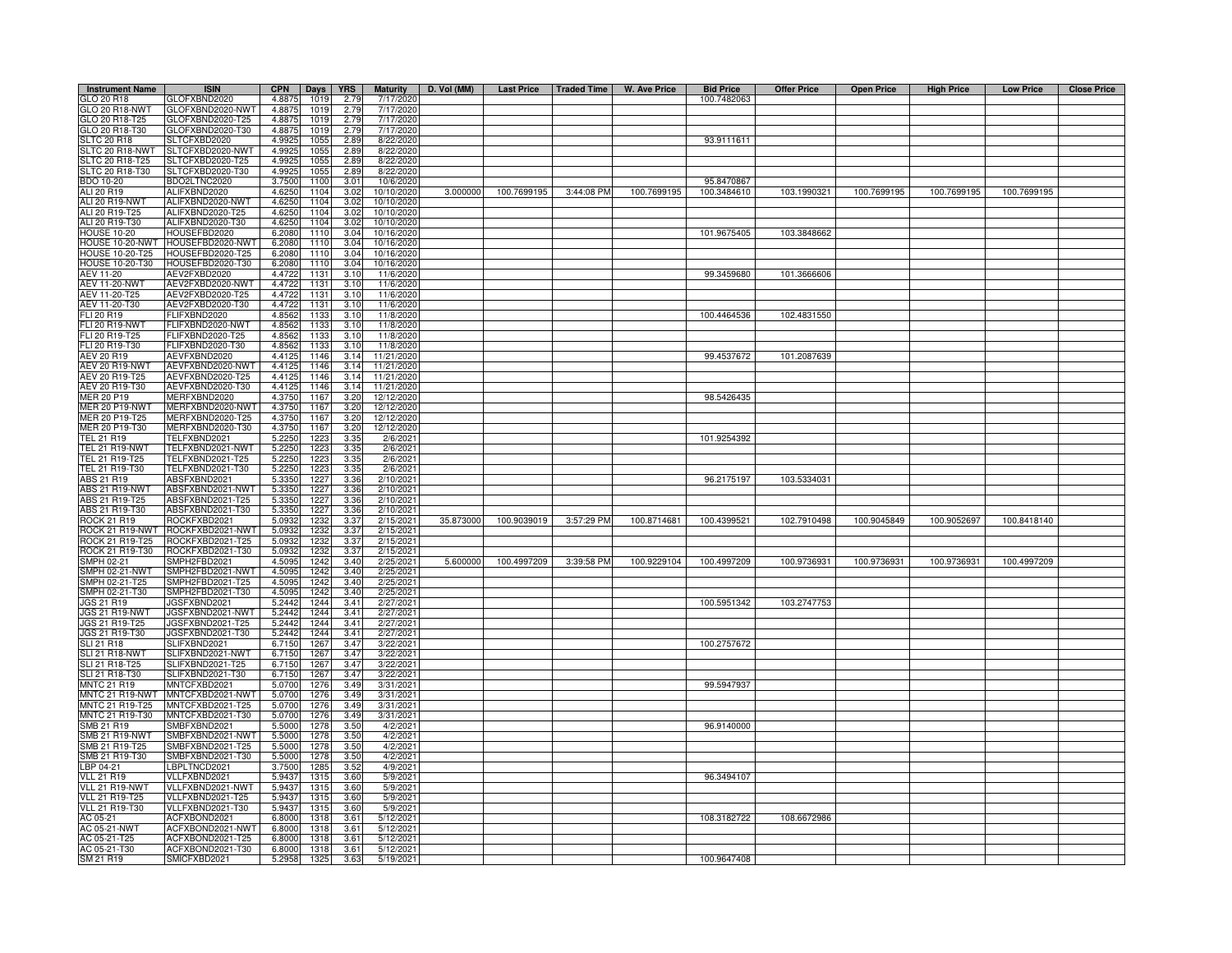| <b>Instrument Name</b>                 | <b>ISIN</b>                             | <b>CPN</b>       | Days         | <b>YRS</b>    | <b>Maturity</b>        | D. Vol (MM) |             |             | Last Price   Traded Time   W. Ave Price | <b>Bid Price</b> | <b>Offer Price</b> | <b>Open Price</b> | <b>High Price</b> | <b>Low Price</b> | <b>Close Price</b> |
|----------------------------------------|-----------------------------------------|------------------|--------------|---------------|------------------------|-------------|-------------|-------------|-----------------------------------------|------------------|--------------------|-------------------|-------------------|------------------|--------------------|
| SM 21 R19-NWT                          | SMICFXBD2021-NWT                        | 5.2958           | 1325         | 3.63          | 5/19/2021              |             |             |             |                                         |                  |                    |                   |                   |                  |                    |
| SM 21 R19-T25                          | SMICFXBD2021-T25                        | 5.2958           | 1325         | 3.63          | 5/19/202               |             |             |             |                                         |                  |                    |                   |                   |                  |                    |
| SM 21 R19-T30                          | MICFXBD2021-T30                         | 5.2958           | 1325         | 3.63          | 5/19/2021              |             |             |             |                                         |                  |                    |                   |                   |                  |                    |
| CHI 21 R19                             | CHIFXBND2021                            | 5.3200           | 1343         | 3.68          | 6/6/2021               |             |             |             |                                         | 101.3905308      |                    |                   |                   |                  |                    |
| CHI 21 R19-NWT                         | CHIFXBND2021-NWT                        | 5.3200           | 1343         | 3.68          | 6/6/202                |             |             |             |                                         |                  |                    |                   |                   |                  |                    |
| CHI 21 R19-T25<br>CHI 21 R19-T30       | CHIFXBND2021-T25<br>CHIFXBND2021-T30    | 5.3200<br>5.3200 | 1343<br>1343 | 3.68<br>3.68  | 6/6/202<br>6/6/2021    |             |             |             |                                         |                  |                    |                   |                   |                  |                    |
| SMCGP 21 R19                           | SMCGPFBD2021                            | 4.3458           | 1378         | 3.77          | 7/11/2021              | 1.400000    | 98.7781350  | 12:03:39 PM | 98.7807568                              | 96.7540979       | 100.1582836        | 98.7781350        | 98.7781350        | 98.7781350       |                    |
| SMCGP 21 R19-NWT                       | SMCGPFBD2021-NWT                        | 4.3458           | 1378         | 3.77          | 7/11/2021              |             |             |             |                                         |                  |                    |                   |                   |                  |                    |
| SMCGP 21 R19-T25                       | SMCGPFBD2021-T25                        | 4.3458           | 1378         | 3.77          | 7/11/2021              |             |             |             |                                         |                  |                    |                   |                   |                  |                    |
|                                        | SMCGP 21 R19-T30 SMCGPFBD2021-T30       | 4.3458           | 1378         | 3.77          | 7/11/2021              |             |             |             |                                         |                  |                    |                   |                   |                  |                    |
| 3TCAP 21 R19                           | TCFXBND2021                             | 5.1965           | 1405         | 3.85          | 8/7/2021               | 3.000000    | 99.9858724  | 3:09:30 PM  | 99.9858724                              | 94.4466154       |                    | 99.9858724        | 99.9858724        | 99.9858724       |                    |
| GTCAP 21 R19-NWT                       | GTCFXBND2021-NWT                        | 5.1965           | 1405         | 3.85          | 8/7/2021               |             |             |             |                                         |                  |                    |                   |                   |                  |                    |
| GTCAP 21 R19-T25                       | GTCFXBND2021-T25                        | 5.1965           | 1405         | 3.85          | 8/7/2021               |             |             |             |                                         |                  |                    |                   |                   |                  |                    |
| GTCAP 21 R19-T30<br>SMPH 21 R19        | GTCFXBND2021-T30<br>SMPHFXBD2021        | 5.1965<br>5.2006 | 140<br>1430  | 3.85<br>3.92  | 8/7/2021<br>9/1/2021   | 2.500000    | 103.0404083 | 3:30:32 PM  | 103.0444219                             | 98.9501621       |                    | 103.0404083       | 103.0404083       | 103.0404083      |                    |
| SMPH 21 R19-NWT                        | MPHFXBD2021-NWT                         | 5.2006           | 143          | 3.92          | 9/1/202                |             |             |             |                                         |                  |                    |                   |                   |                  |                    |
| MPH 21 R19-T25                         | MPHFXBD2021-T25                         | 5.2006           | 1430         | 3.92          | 9/1/202                |             |             |             |                                         |                  |                    |                   |                   |                  |                    |
| MPH 21 R19-T30                         | MPHFXBD2021-T30                         | 5.2006           | 1430         | 3.92          | 9/1/202                |             |             |             |                                         |                  |                    |                   |                   |                  |                    |
| CPG 21 R20                             | CPGIFXBD2021                            | 6.9758           | 1431         | 3.92          | 9/2/202                |             |             |             |                                         | 99.5751590       |                    |                   |                   |                  |                    |
| CPG 21 R20-NWT                         | CPGIFXBD2021-NWT                        | 6.9758           | 1431         | 3.92          | 9/2/202                |             |             |             |                                         |                  |                    |                   |                   |                  |                    |
| CPG 21 R20-T25                         | CPGIFXBD2021-T25                        | 6.9758           | 1431         | 3.92          | 9/2/202                |             |             |             |                                         |                  |                    |                   |                   |                  |                    |
| CPG 21 R20-T30                         | CPGIFXBD2021-T30                        | 6.9758           | 1431         | 3.92          | 9/2/202                |             |             |             |                                         |                  |                    |                   |                   |                  |                    |
| AP 21 R19<br>AP 21 R19-NWT             | APCFXBND2021<br>APCFXBND2021-NWT        | 5.2050<br>5.2050 | 1439<br>1439 | 3.94<br>3.94  | 9/10/2021<br>9/10/202  |             |             |             |                                         | 100.3710290      |                    |                   |                   |                  |                    |
| AP 21 R19-T25                          | APCFXBND2021-T25                        | 5.2050           | 1439         | 3.94          | 9/10/202               |             |             |             |                                         |                  |                    |                   |                   |                  |                    |
| AP 21 R19-T30                          | APCFXBND2021-T30                        | 5.2050           | 1439         | 3.94          | 9/10/202               |             |             |             |                                         |                  |                    |                   |                   |                  |                    |
| PCOR 21 R19                            | PCORFXBD2021                            | 4.0032           | 1486         | 4.07          | 10/27/2021             |             |             |             |                                         | 98.3441694       | 100.0109630        |                   |                   |                  |                    |
| PCOR 21 R19-NWT                        | PCORFXBD2021-NWT                        | 4.0032           | 1486         | 4.07          | 10/27/202              |             |             |             |                                         |                  |                    |                   |                   |                  |                    |
| PCOR 21 R19-T25                        | PCORFXBD2021-T25                        | 4.0032           | 1486         | 4.07          | 10/27/2021             |             |             |             |                                         |                  |                    |                   |                   |                  |                    |
| PCOR 21 R19-T30                        | PCORFXBD2021-T30                        | 4.0032           | 1486         | 4.07          | 10/27/2021             |             |             |             |                                         |                  |                    |                   |                   |                  |                    |
| MBT 11-21                              | <b>MBTLTNCD2021</b>                     | 4.2500           | 1511         | 4.14          | 11/21/2021             |             |             |             |                                         |                  |                    |                   |                   |                  |                    |
| FLI 21 R20<br><b>FLI 21 R20-NWT</b>    | FLIFXBND2021<br><b>ELIFXBND2021-NWT</b> | 5.4000<br>5.4000 | 1524<br>1524 | 4.17<br>4.17  | 12/4/2021<br>12/4/2021 |             |             |             |                                         | 101.4961154      | 104.9605868        |                   |                   |                  |                    |
| FLI 21 R20-T25                         | -LIFXBND2021-T25                        | 5.4000           | 1524         | 4.17          | 12/4/2021              |             |             |             |                                         |                  |                    |                   |                   |                  |                    |
| FLI 21 R20-T30                         | -LIFXBND2021-T30                        | 5.4000           | 1524         | 4.17          | 12/4/2021              |             |             |             |                                         |                  |                    |                   |                   |                  |                    |
| RLC 02-22                              | RLCFXBND2022                            | 4.8000           | 1605         | 4.39          | 2/23/202               |             |             |             |                                         | 98.4421563       | 102.3793279        |                   |                   |                  |                    |
| <b>RLC 02-22-NWT</b>                   | RLCFXBND2022-NWT                        | 4.8000           | 1605         | 4.39          | 2/23/2022              |             |             |             |                                         |                  |                    |                   |                   |                  |                    |
| RLC 02-22-T25                          | RLCFXBND2022-T25                        | 4.8000           | 1605         | 4.39          | 2/23/2022              |             |             |             |                                         |                  |                    |                   |                   |                  |                    |
| RLC 02-22-T30                          | RLCFXBND2022-T30                        | 4.8000           | 1605         | 4.39          | 2/23/2022              |             |             |             |                                         |                  |                    |                   |                   |                  |                    |
| <b>SMC 22 R20</b>                      | SMCFXBND2022                            | 4.8243           | 1611         | 4.41          | 3/1/2022               |             |             |             |                                         | 95.9389284       |                    |                   |                   |                  |                    |
| <b>SMC 22 R20-NWT</b>                  | SMCFXBND2022-NWT                        | 4.8243<br>4.8243 | 1611         | 4.41<br>4.41  | 3/1/2022               |             |             |             |                                         |                  |                    |                   |                   |                  |                    |
| MC 22 R20-T25<br>MC 22 R20-T30         | MCFXBND2022-T25<br>MCFXBND2022-T30      | 4.8243           | 1611<br>1611 | 4.41          | 3/1/2022<br>3/1/202    |             |             |             |                                         |                  |                    |                   |                   |                  |                    |
| SMB 22 R19                             | SMBFXBND2022                            | 6.6000           | 1643         | 4.50          | 4/2/2022               |             |             |             |                                         | 97.5416873       |                    |                   |                   |                  |                    |
| SMB 22 R19-NWT                         | SMBFXBND2022-NWT                        | 6.6000           | 1643         | 4.50          | 4/2/2022               |             |             |             |                                         |                  |                    |                   |                   |                  |                    |
| SMB 22 R19-T25                         | SMBFXBND2022-T25                        | 6.6000           | 1643         | 4.50          | 4/2/2022               |             |             |             |                                         |                  |                    |                   |                   |                  |                    |
| SMB 22 R19-T30                         | MBFXBND2022-T30                         | 6.6000           | 1643         | 4.50          | 4/2/2022               |             |             |             |                                         |                  |                    |                   |                   |                  |                    |
| SMC 04-22 R20                          | MC2FXBD2022                             | 5.192            | 1648         | $4.5^{\circ}$ | 4/7/2022               | 2.000000    | 102.8133972 | 3:28:03 PM  | 102.8133972                             | 99.7690025       |                    | 102.8133972       | 102.8133972       | 102.8133972      |                    |
| SMC 04-22 R20-NW                       | SMC2FXBD2022-NWT                        | 5.1923           | 1648         | 4.51          | 4/7/2022               |             |             |             |                                         |                  |                    |                   |                   |                  |                    |
| SMC 04-22 R20-T25<br>SMC 04-22 R20-T30 | SMC2FXBD2022-T25                        | 5.1923           | 1648         | 4.51          | 4/7/2022               |             |             |             |                                         |                  |                    |                   |                   |                  |                    |
| ALI 22 R19                             | SMC2FXBD2022-T30<br>ALIFXBND2022        | 5.1923<br>6.0000 | 1648<br>1668 | 4.51<br>4.57  | 4/7/2022<br>4/27/2022  |             |             |             |                                         | 104.0358182      | 107.4097943        |                   |                   |                  |                    |
| ALI 22 R19-NWT                         | ALIFXBND2022-NWT                        | 6.0000           | 1668         | 4.57          | 4/27/2022              |             |             |             |                                         |                  |                    |                   |                   |                  |                    |
| ALI 22 R19-T25                         | ALIFXBND2022-T25                        | 6.0000           | 1668         | 4.57          | 4/27/202               |             |             |             |                                         |                  |                    |                   |                   |                  |                    |
| ALI 22 R19-T30                         | ALIFXBND2022-T30                        | 6.0000           | 1668         | 4.57          | 4/27/2022              |             |             |             |                                         |                  |                    |                   |                   |                  |                    |
| ALI 22 4.5                             | ALI2FXBD2022                            | 4.5000           | 1670         | 4.57          | 4/29/2022              | 1.000000    | 99.5874064  | 10:10:06 AM | 99.5883670                              | 97.9741283       | 101.2339644        | 99.5874064        | 99.5874064        | 99.5874064       |                    |
| ALI 22 4.5-NWT                         | ALI2FXBD2022-NWT                        | 4.5000           | 1670         | 4.57          | 4/29/2022              |             |             |             |                                         |                  |                    |                   |                   |                  |                    |
| ALI 22 4.5-T25                         | ALI2FXBD2022-T25                        | 4.5000           | 1670         | 4.57          | 4/29/2022              |             |             |             |                                         |                  |                    |                   |                   |                  |                    |
| ALI 22 4.5-T30<br>PSB 04-22            | ALI2FXBD2022-T30<br>PSBLTNCD2022        | 4.5000<br>3.5000 | 1670<br>1671 | 4.57<br>4.57  | 4/29/2022<br>4/30/2022 |             |             |             |                                         |                  |                    |                   |                   |                  |                    |
| CHIB 05-22                             | CHIBLTNC2022                            | 3.2500           | 1689         | 4.62          | 5/18/2022              | 0.200000    | 100.1276916 | 9:26:02 AM  | 100.1276916                             |                  |                    | 100.1276916       | 100.1276916       | 100.1276916      |                    |
| SLTC 22 R20                            | SLTCFXBD2022                            | 5.5796           | 169          | 4.64          | 5/22/2022              | 2.000000    | 100.7299392 | 8:50:57 AM  | 100.7303361                             | 100.7303361      | 104.4953380        | 100.7299392       | 100.7299392       | 100.7299392      |                    |
| LTC 22 R20-NWT                         | SLTCFXBD2022-NWT                        | 5.5796           | 169          | 4.64          | 5/22/2022              |             |             |             |                                         |                  |                    |                   |                   |                  |                    |
| SLTC 22 R20-T25                        | SLTCFXBD2022-T25                        | 5.5796           | 1693         | 4.64          | 5/22/2022              |             |             |             |                                         |                  |                    |                   |                   |                  |                    |
| SLTC 22 R20-T30                        | SLTCFXBD2022-T30                        | 5.5796           | 1693         | 4.64          | 5/22/2022              |             |             |             |                                         |                  |                    |                   |                   |                  |                    |
| PNB 06-22                              | PNBLTNCD2022                            | 3.2500           | 1708         | 4.68          | 6/6/2022               |             |             |             |                                         |                  |                    |                   |                   |                  |                    |
| HOUSE 22 R20<br>HOUSE 22 R20-NW        | HOUSEFBD2022<br>HOUSEFBD2022-NWT        | 6.1310<br>6.1310 | 1748<br>1748 | 4.79<br>4.79  | 7/16/2022<br>7/16/2022 |             |             |             |                                         | 97.0838526       |                    |                   |                   |                  |                    |
| <b>HOUSE 22 R20-T25</b>                | HOUSEFBD2022-T25                        | 6.1310           | 1748         | 4.79          | 7/16/202               |             |             |             |                                         |                  |                    |                   |                   |                  |                    |
| <b>HOUSE 22 R20-T30</b>                | HOUSEFBD2022-T30                        | 6.1310           | 1748         | 4.79          | 7/16/2022              |             |             |             |                                         |                  |                    |                   |                   |                  |                    |
| SM 22 R19                              | <b>SMICFXBD2022</b>                     | 6.9442           | 1748         | 4.79          | 7/16/2022              | 0.300000    | 110.4319628 | 9:27:17 AM  | 110.4155773                             | 109.2904456      | 110.4155773        | 110.4319628       | 110.4319628       | 110.4319628      |                    |
| SM 22 R19-NWT                          | SMICFXBD2022-NWT                        | 6.9442           | 1748         | 4.79          | 7/16/2022              |             |             |             |                                         |                  |                    |                   |                   |                  |                    |
| SM 22 R19-T25                          | SMICFXBD2022-T25                        | 6.9442           | 1748         | 4.79          | 7/16/202               |             |             |             |                                         |                  |                    |                   |                   |                  |                    |
| SM 22 R19-T30                          | SMICFXBD2022-T30                        | 6.9442           | 1748         | 4.79          | 7/16/2022              |             |             |             |                                         |                  |                    |                   |                   |                  |                    |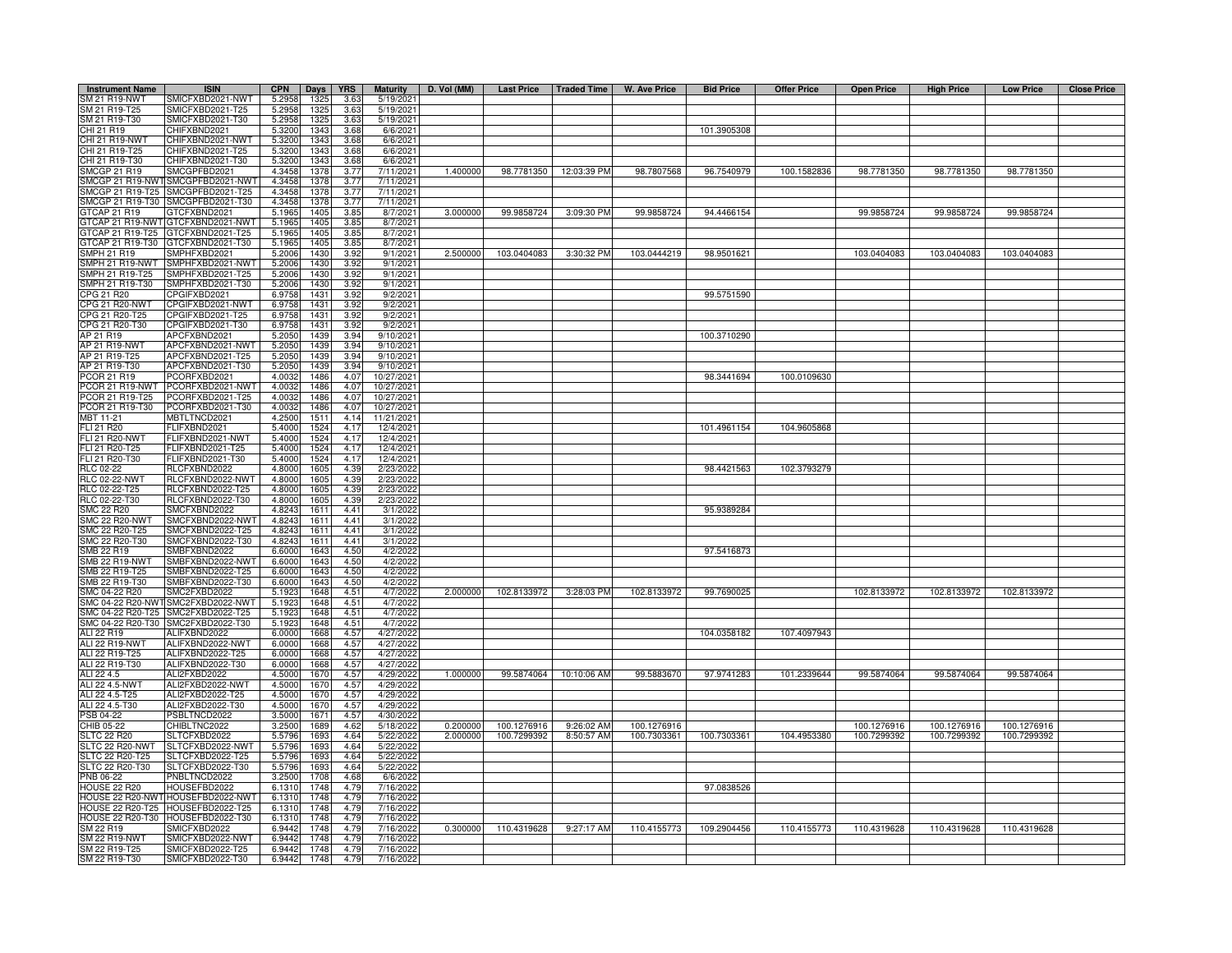| <b>Instrument Name</b>                | <b>ISIN</b>                                                            | <b>CPN</b>       | Days         | <b>YRS</b>       | <b>Maturity</b>       | D. Vol (MM) | <b>Last Price</b> | Traded Time              | W. Ave Price | <b>Bid Price</b> | <b>Offer Price</b> | <b>Open Price</b> | <b>High Price</b> | <b>Low Price</b> | <b>Close Price</b> |
|---------------------------------------|------------------------------------------------------------------------|------------------|--------------|------------------|-----------------------|-------------|-------------------|--------------------------|--------------|------------------|--------------------|-------------------|-------------------|------------------|--------------------|
| AEV 22 R20                            | AEVFXBND2022                                                           | 5.0056           | 1769         | 4.84             | 8/6/202               |             |                   |                          |              | 100.4511428      |                    |                   |                   |                  |                    |
| <b>AEV 22 R20-NWT</b>                 | AEVFXBND2022-NWT                                                       | 5.0056           | 1769         | 4.84             | 8/6/202               |             |                   |                          |              |                  |                    |                   |                   |                  |                    |
| AEV 22 R20-T25                        | AEVFXBND2022-T25                                                       | 5.0056           | 1769         | 4.84             | 8/6/2022              |             |                   |                          |              |                  |                    |                   |                   |                  |                    |
| AEV 22 R20-T30<br>FLI 22 R20          | AEVFXBND2022-T30<br>FLIFXBND2022                                       | 5.0056<br>5.3567 | 1769<br>1783 | 4.84<br>4.88     | 8/6/2022<br>8/20/2022 | 15.000000   | 102.8486627       | 3:57:19 PM               | 102.2898784  | 99.3876880       | 104.8554932        | 102.2476120       | 102.8486627       | 101.5349965      |                    |
| FLI 22 R20-NWT                        | FLIFXBND2022-NWT                                                       | 5.3567           | 1783         | 4.88             | 8/20/2022             |             |                   |                          |              |                  |                    |                   |                   |                  |                    |
| FLI 22 R20-T25                        | FLIFXBND2022-T25                                                       | 5.3567           | 1783         | 4.88             | 8/20/202              |             |                   |                          |              |                  |                    |                   |                   |                  |                    |
| FLI 22 R20-T30                        | FLIFXBND2022-T30                                                       | 5.3567           | 1783         | 4.88             | 8/20/202              |             |                   |                          |              |                  |                    |                   |                   |                  |                    |
| EW 09-22                              | EWBLTNCD2022                                                           | 4.0000           | 1815         | 4.97             | 9/21/202              | 0.200000    | 99.9994258        | 11:49:12 AM              | 99.9994669   |                  |                    | 99.9994258        | 99.9994258        | 99.9994258       |                    |
| PNB 10-22                             | PNB2LTNC2022                                                           | 3.7500           | 1851         | 5.07             | 10/27/202             |             |                   |                          |              |                  |                    |                   |                   |                  |                    |
| <b>CHIB 12-22</b>                     | CHIB2LTN2022                                                           | 3.6500           | 1887         | 5.17             | 12/2/2022             |             |                   |                          |              |                  |                    |                   |                   |                  |                    |
| <b>BANK 12-22</b><br>CPI 01-23 R20    | RBANKLTN2022<br>CPIFXBND2023                                           | 4.1250<br>5.0496 | 1901<br>192  | 5.20<br>5.26     | 12/16/202<br>1/7/202  |             |                   |                          |              | 99.9977449       |                    |                   |                   |                  |                    |
| PI 01-23 R20-NWT                      | CPIFXBND2023-NWT                                                       | 5.0496           | 192          | 5.26             | 1/7/202               |             |                   |                          |              |                  |                    |                   |                   |                  |                    |
| CPI 01-23 R20-T25                     | CPIFXBND2023-T25                                                       | 5.0496           | 1923         | 5.26             | 1/7/202               |             |                   |                          |              |                  |                    |                   |                   |                  |                    |
| CPI 01-23 R20-T30                     | CPIFXBND2023-T30                                                       | 5.0496           | 1923         | 5.26             | 1/7/202               |             |                   |                          |              |                  |                    |                   |                   |                  |                    |
| RCB 02-23                             | RCBLTNCD2023                                                           | 3.7500           | 1958         | 5.36             | 2/11/202              |             |                   |                          |              |                  |                    |                   |                   |                  |                    |
| BDO 02-23                             | BDOLTNCD2023                                                           | 3.6250           | 1965         | 5.38             | 2/18/202              |             |                   |                          |              |                  |                    |                   |                   |                  |                    |
| <b>STCAP 23 R20</b>                   | GTCFXBND2023                                                           | 5.0937           | 1974         | 5.40             | 2/27/202              |             |                   |                          |              | 100.9127240      |                    |                   |                   |                  |                    |
|                                       | 3TCAP 23 R20-NWT GTCFXBND2023-NWT                                      | 5.0937<br>5.0937 | 1974<br>1974 | 5.40<br>5.40     | 2/27/202              |             |                   |                          |              |                  |                    |                   |                   |                  |                    |
|                                       | STCAP 23 R20-T25 GTCFXBND2023-T25<br>GTCAP 23 R20-T30 GTCFXBND2023-T30 | 5.0937           | 1974         | 5.40             | 2/27/202<br>2/27/202  |             |                   |                          |              |                  |                    |                   |                   |                  |                    |
| EDC 23 R19                            | EDCFXBND2023                                                           | 4.7312           | 2039         | 5.58             | 5/3/202               | 11.000000   |                   | 100.7580596 11:26:29 AM  | 100.7585277  | 92.2593481       |                    | 100.7580596       | 100.7580596       | 100.7580596      |                    |
| EDC 23 R19-NWT                        | EDCFXBND2023-NWT                                                       | 4.7312           | 2039         | 5.5 <sub>i</sub> | 5/3/202               |             |                   |                          |              |                  |                    |                   |                   |                  |                    |
| EDC 23 R19-T25                        | EDCFXBND2023-T25                                                       | 4.7312           | 2039         | 5.58             | 5/3/202               |             |                   |                          |              |                  |                    |                   |                   |                  |                    |
| EDC 23 R19-T30                        | EDCFXBND2023-T30                                                       | 4.7312           | 2039         | 5.58             | 5/3/202               |             |                   |                          |              |                  |                    |                   |                   |                  |                    |
| AC 23 R22                             | ACFXBOND2023                                                           | 3.9200           | 2104         | 5.76             | 7/7/202               | 3.900000    |                   | 95.4637230 10:17:10 AM   | 95.8104358   | 93.1841450       |                    | 96.0762791        | 96.0762791        | 95.4637230       |                    |
| AC 23 R22-NWT                         | ACFXBOND2023-NWT                                                       | 3.9200           | 2104         | 5.76             | 7/7/202               |             |                   |                          |              |                  |                    |                   |                   |                  |                    |
| AC 23 R22-T25                         | ACFXBOND2023-T25                                                       | 3.9200           | 2104         | 5.76             | 7/7/202               |             |                   |                          |              |                  |                    |                   |                   |                  |                    |
| AC 23 R22-T30<br><b>SMCGP 23 R21</b>  | ACFXBOND2023-T30<br>SMCGPFBD2023                                       | 3.9200<br>4.7575 | 2104<br>2108 | 5.76<br>5.77     | 7/7/202<br>7/11/202   |             |                   |                          |              | 97.3155868       |                    |                   |                   |                  |                    |
| SMCGP 23 R21-NWT                      | SMCGPFBD2023-NWT                                                       | 4.7575           | 2108         | 5.77             | 7/11/202              |             |                   |                          |              |                  |                    |                   |                   |                  |                    |
| MCGP 23 R21-T25                       | SMCGPFBD2023-T25                                                       | 4.7575           | 2108         | 5.77             | 7/11/202              |             |                   |                          |              |                  |                    |                   |                   |                  |                    |
| MCGP 23 R21-T30                       | SMCGPFBD2023-T30                                                       | 4.7575           | 2108         | 5.77             | 7/11/202              |             |                   |                          |              |                  |                    |                   |                   |                  |                    |
| GLO 23 R20                            | GLOFXBND2023                                                           | 5.2792           | 2114         | 5.79             | 7/17/202              |             |                   |                          |              | 98.9099560       | 103.4350320        |                   |                   |                  |                    |
| GLO 23 R20-NWT                        | GLOFXBND2023-NWT                                                       | 5.2792           | 2114         | 5.79             | 7/17/202              |             |                   |                          |              |                  |                    |                   |                   |                  |                    |
| GLO 23 R20-T25                        | GLOFXBND2023-T25                                                       | 5.2792           | 2114         | 5.79             | 7/17/202              |             |                   |                          |              |                  |                    |                   |                   |                  |                    |
| GLO 23 R20-T30                        | GLOFXBND2023-T30                                                       | 5.2792           | 2114         | 5.79             | 7/17/202              |             |                   |                          |              |                  |                    |                   |                   |                  |                    |
| MBT 09-23<br>ALI 23 R22               | MBTLTNCD2023<br>ALIFXBND2023                                           | 3.500<br>3.8915  | 2178         | 5.96             | 9/19/202<br>10/7/2023 |             |                   |                          |              | 93.3154545       |                    |                   |                   |                  |                    |
| ALI 23 R22-NWT                        | ALIFXBND2023-NWT                                                       | 3.8915           | 2196<br>2196 | 6.01<br>6.01     | 10/7/2023             |             |                   |                          |              |                  |                    |                   |                   |                  |                    |
| ALI 23 R22-T25                        | ALIFXBND2023-T25                                                       | 3.8915           | 2196         | 6.01             | 10/7/202              |             |                   |                          |              |                  |                    |                   |                   |                  |                    |
| ALI 23 R22-T30                        | ALIFXBND2023-T30                                                       | 3.8915           | 2196         | 6.01             | 10/7/2023             |             |                   |                          |              |                  |                    |                   |                   |                  |                    |
| PCOR 23 R21                           | PCORFXBD2023                                                           | 4.5219           | 2216         | 6.07             | 10/27/2023            | 15.000000   |                   | 99.9987242 11:14:16 AM   | 100.0373094  | 90.3777304       | 101.4466850        | 100.1144797       | 100.1144797       | 99.9987242       |                    |
| PCOR 23 R21-NWT                       | PCORFXBD2023-NWT                                                       | 4.5219           | 2216         | 6.07             | 10/27/2023            |             |                   |                          |              |                  |                    |                   |                   |                  |                    |
| COR 23 R21-T25                        | PCORFXBD2023-T25                                                       | 4.5219           | 2216         | 6.07             | 10/27/202             |             |                   |                          |              |                  |                    |                   |                   |                  |                    |
| COR 23 R21-T30                        | PCORFXBD2023-T30                                                       | 4.5219           | 2216         | 6.07             | 10/27/202             |             |                   |                          |              |                  |                    |                   |                   |                  |                    |
| <b>LI 23 R20</b><br>LI 23 R20-NWT     | FLIFXBND2023                                                           | 5.4333<br>5.4333 | 2228         | 6.10             | 11/8/202              |             |                   |                          |              | 99.9116199       |                    |                   |                   |                  |                    |
| LI 23 R20-T25                         | FLIFXBND2023-NWT<br>FLIFXBND2023-T25                                   | 5.4333           | 2228<br>2228 | 6.10<br>6.10     | 11/8/202<br>11/8/202  |             |                   |                          |              |                  |                    |                   |                   |                  |                    |
| LI 23 R20-T30                         | FLIFXBND2023-T30                                                       | 5.4333           | 2228         | 6.10             | 11/8/202              |             |                   |                          |              |                  |                    |                   |                   |                  |                    |
| AEV 23 R20                            | AEVFXBND2023                                                           | 4.6188           | 2241         | 6.14             | 11/21/202             |             |                   |                          |              | 95.4351010       |                    |                   |                   |                  |                    |
| <b>AEV 23 R20-NWT</b>                 | AEVFXBND2023-NWT                                                       | 4.6188           | 2241         | 6.14             | 11/21/202             |             |                   |                          |              |                  |                    |                   |                   |                  |                    |
| AEV 23 R20-T25                        | AEVFXBND2023-T25                                                       | 4.6188           | 2241         | 6.14             | 11/21/202             |             |                   |                          |              |                  |                    |                   |                   |                  |                    |
| AEV 23 R20-T30                        | AEVFXBND2023-T30                                                       | 4.6188           | 2241         | 6.14             | 11/21/202             |             |                   |                          |              |                  |                    |                   |                   |                  |                    |
| SM 23 R21                             | SMICFXBD2023                                                           | 5.1590           | 2259         | 6.18             | 12/9/202              | 1.460000    | 102.8376424       | 3:40:25 PM               | 102.8376424  | 100.5654640      |                    | 99.0331256        | 102.8376424       | 102.8376424      |                    |
| <b>SM 23 R21-NWT</b><br>SM 23 R21-T25 | SMICFXBD2023-NWT<br>SMICFXBD2023-T25                                   | 5.1590<br>5.1590 | 2259<br>2259 | 6.18<br>6.18     | 12/9/202<br>12/9/202  |             |                   |                          |              |                  |                    |                   |                   |                  |                    |
| SM 23 R21-T30                         | SMICFXBD2023-T30                                                       | 5.1590           | 2259         | 6.18             | 12/9/202              |             |                   |                          |              | 102.8376424      |                    |                   |                   |                  |                    |
| FDC 24 R21                            | FDCFXBND2024                                                           | 6.1458           | 2305         | 6.31             | 1/24/2024             |             |                   |                          |              | 103.9643086      | 105.8886830        |                   |                   |                  |                    |
| <b>FDC 24 R21-NWT</b>                 | FDCFXBND2024-NWT                                                       | 6.1458           | 2305         | 6.31             | 1/24/2024             |             |                   |                          |              |                  |                    |                   |                   |                  |                    |
| FDC 24 R21-T25                        | FDCFXBND2024-T25                                                       | 6.1458           | 2305         | 6.31             | 1/24/2024             |             |                   |                          |              |                  |                    |                   |                   |                  |                    |
| FDC 24 R21-T30                        | FDCFXBND2024-T30                                                       | 6.1458           | 2305         | 6.31             | 1/24/2024             |             |                   |                          |              |                  |                    |                   |                   |                  |                    |
| ALI 24 R20                            | ALIFXBND2024                                                           | 5.0000           | 2311         | 6.33             | 1/30/2024             | 2.300000    |                   | 101.8924592  11:57:18 AM | 101.8932268  | 100.6397825      | 102.7206146        | 101.8924592       | 101.8924592       | 101.8924592      |                    |
| <b>ALI 24 R20-NWT</b>                 | ALIFXBND2024-NWT                                                       | 5.0000           | 2311         | 6.33             | 1/30/2024             |             |                   |                          |              |                  |                    |                   |                   |                  |                    |
| ALI 24 R20-T25                        | ALIFXBND2024-T25                                                       | 5.0000           | 2311         | 6.33             | 1/30/2024             |             |                   |                          |              |                  |                    |                   |                   |                  |                    |
| ALI 24 R20-T30<br><b>TEL 24 R21</b>   | ALIFXBND2024-T30<br>TELFXBND2024                                       | 5.0000<br>5.2813 | 2311<br>2318 | 6.33<br>6.35     | 1/30/2024<br>2/6/2024 | 88.000000   |                   | 103.0301282  11:24:20 AM | 103.0323633  | 101.6558197      |                    | 103.0301282       | 103.0301282       | 103.0301282      |                    |
| <b>TEL 24 R21-NWT</b>                 | TELFXBND2024-NWT                                                       | 5.2813           | 2318         | 6.35             | 2/6/2024              |             |                   |                          |              |                  |                    |                   |                   |                  |                    |
| TEL 24 R21-T25                        | TELFXBND2024-T25                                                       | 5.2813           | 2318         | 6.35             | 2/6/2024              |             |                   |                          |              |                  |                    |                   |                   |                  |                    |
| TEL 24 R21-T30                        | TELFXBND2024-T30                                                       | 5.2813           | 2318         | 6.35             | 2/6/2024              |             |                   |                          |              |                  |                    |                   |                   |                  |                    |
| <b>JGS 24 R20</b>                     | JGSFXBND2024                                                           | 5.300            | 2339         | 6.40             | 2/27/2024             |             |                   |                          |              | 99.4591927       |                    |                   |                   |                  |                    |
| <b>JGS 24 R20-NWT</b>                 | JGSFXBND2024-NWT                                                       | 5.3000           | 2339         | 6.40             | 2/27/2024             |             |                   |                          |              |                  |                    |                   |                   |                  |                    |
| JGS 24 R20-T25                        | JGSFXBND2024-T25                                                       | 5.300            | 2339         | 6.40             | 2/27/202              |             |                   |                          |              |                  |                    |                   |                   |                  |                    |
| JGS 24 R20-T30                        | JGSFXBND2024-T30                                                       | 5.3000           | 2339         | 6.40             | 2/27/2024             |             |                   |                          |              |                  |                    |                   |                   |                  |                    |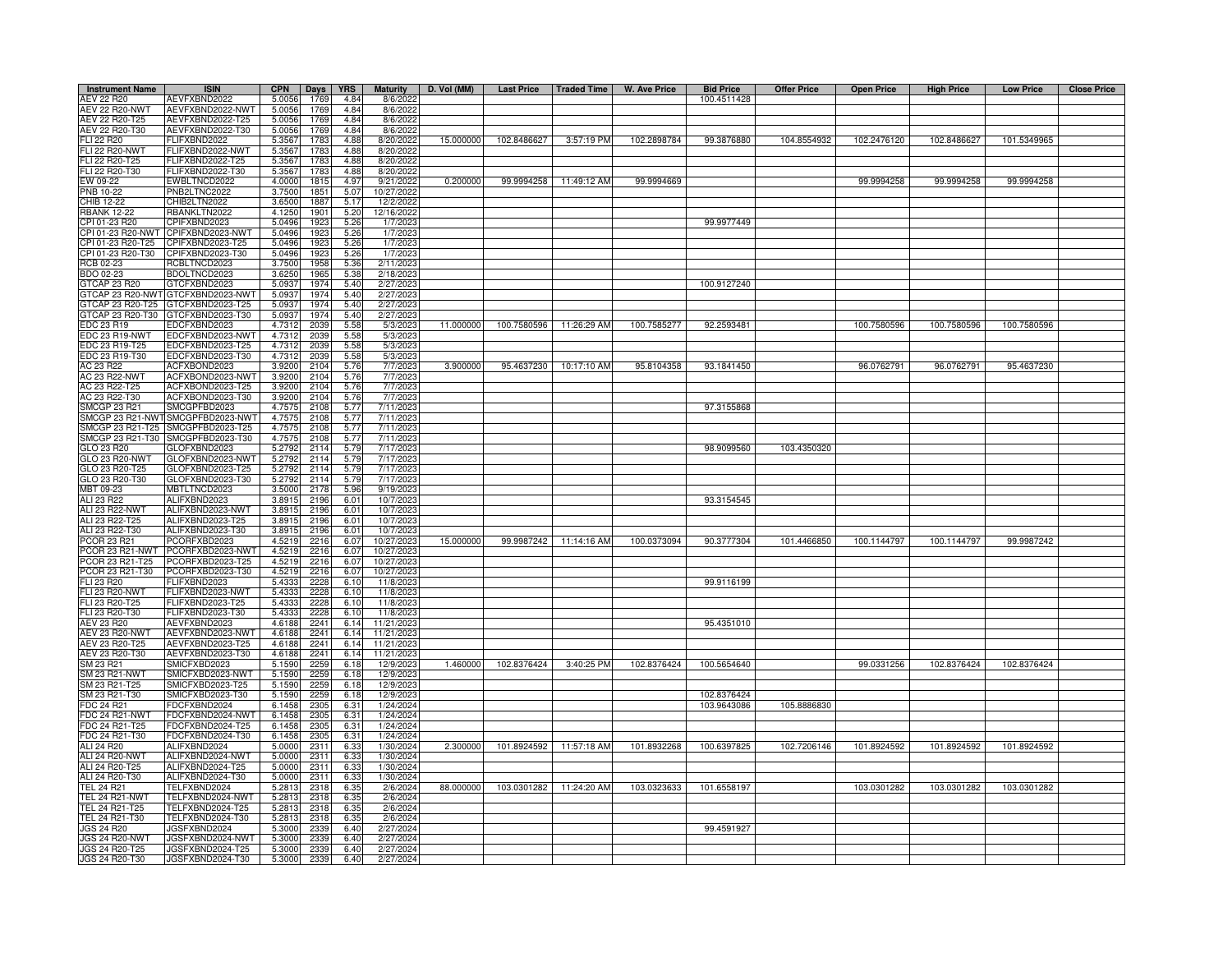| <b>Instrument Name</b>                                                              | <b>ISIN</b>                          | <b>CPN</b>       | Days         | <b>YRS</b>   | <b>Maturity</b>        | D. Vol (MM) | Last Price   Traded Time |                         | W. Ave Price | <b>Bid Price</b> | <b>Offer Price</b> | <b>Open Price</b> | <b>High Price</b> | <b>Low Price</b> | <b>Close Price</b> |
|-------------------------------------------------------------------------------------|--------------------------------------|------------------|--------------|--------------|------------------------|-------------|--------------------------|-------------------------|--------------|------------------|--------------------|-------------------|-------------------|------------------|--------------------|
| SMC 24 R22                                                                          | SMCFXBND2024                         | 5.2840           | 2342         | 6.41         | 3/1/2024               |             |                          |                         |              | 101.8240636      |                    |                   |                   |                  |                    |
| <b>SMC 24 R22-NWT</b>                                                               | SMCFXBND2024-NWT                     | 5.2840           | 2342         | 6.41         | 3/1/2024               |             |                          |                         |              |                  |                    |                   |                   |                  |                    |
| SMC 24 R22-T25                                                                      | SMCFXBND2024-T25                     | 5.2840           | 2342         | 6.41         | 3/1/2024               |             |                          |                         |              |                  |                    |                   |                   |                  |                    |
| SMC 24 R22-T30                                                                      | SMCFXBND2024-T30                     | 5.2840           | 2342         | 6.41         | 3/1/2024               |             |                          |                         |              |                  |                    |                   |                   |                  |                    |
| STIESG 24 R22                                                                       | STIGFXBD2024                         | 5.8085           | 2364         | 6.47         | 3/23/2024              |             |                          |                         |              | 101.9440142      |                    |                   |                   |                  |                    |
| TIESG 24 R22-NWT<br>TIESG 24 R22-T25                                                | STIGFXBD2024-NWT<br>STIGFXBD2024-T25 | 5.8085<br>5.808  | 2364<br>2364 | 6.47<br>6.47 | 3/23/2024<br>3/23/2024 |             |                          |                         |              |                  |                    |                   |                   |                  |                    |
| STIESG 24 R22-T30                                                                   | STIGFXBD2024-T30                     | 5.808            | 2364         | 6.47         | 3/23/2024              |             |                          |                         |              |                  |                    |                   |                   |                  |                    |
| MEG 24 R22                                                                          | MEGFXBND2024                         | 5.353            | 2369         | 6.49         | 3/28/2024              | 16.780000   | 102.7714248              | 3:38:26 PM              | 102.3071199  | 101.6608650      |                    | 102.0793201       | 102.7714248       | 101.1097757      |                    |
| <b>MEG 24 R22-NWT</b>                                                               | MEGFXBND2024-NW                      | 5.353            | 2369         | 6.49         | 3/28/2024              |             |                          |                         |              |                  |                    |                   |                   |                  |                    |
| MEG 24 R22-T25                                                                      | MEGFXBND2024-T25                     | 5.353            | 2369         | 6.49         | 3/28/2024              |             |                          |                         |              |                  |                    |                   |                   |                  |                    |
| MEG 24 R22-T30                                                                      | MEGFXBND2024-T30                     | 5.353            | 2369         | 6.49         | 3/28/2024              |             |                          |                         |              |                  |                    |                   |                   |                  |                    |
| <b>MNTC 24 R21</b>                                                                  | MNTCFXBD2024                         | 5.5000           | 2372         | 6.49         | 3/31/2024              |             |                          |                         |              | 99.9997964       |                    |                   |                   |                  |                    |
| MNTC 24 R21-NWT                                                                     | MNTCFXBD2024-NWT                     | 5.5000           | 2372         | 6.49         | 3/31/2024              |             |                          |                         |              |                  |                    |                   |                   |                  |                    |
| <b>INTC 24 R21-T25</b>                                                              | MNTCFXBD2024-T25                     | 5.5000           | 2372         | 6.49         | 3/31/2024              |             |                          |                         |              |                  |                    |                   |                   |                  |                    |
| MNTC 24 R21-T30<br>SMB 24 R21                                                       | MNTCFXBD2024-T30<br>SMBFXBND2024     | 5.5000<br>6.0000 | 2372<br>2374 | 6.49<br>6.50 | 3/31/2024<br>4/2/2024  |             |                          |                         |              | 92.3932333       |                    |                   |                   |                  |                    |
| MB 24 R21-NWT                                                                       | SMBFXBND2024-NWT                     | 6.0000           | 2374         | 6.5C         | 4/2/2024               |             |                          |                         |              |                  |                    |                   |                   |                  |                    |
| MB 24 R21-T25                                                                       | SMBFXBND2024-T25                     | 6.0000           | 2374         | 6.5C         | 4/2/2024               |             |                          |                         |              |                  |                    |                   |                   |                  |                    |
| MB 24 R21-T30                                                                       | SMBFXBND2024-T30                     | 6.0000           | 2374         | 6.50         | 4/2/2024               |             |                          |                         |              |                  |                    |                   |                   |                  |                    |
| MPH 05-24 R22                                                                       | SMPH2FBD2024                         | 5.168            | 2420         | 6.63         | 5/18/2024              | 1.000000    | 102.3489228              | 3:45:21 PM              | 102.3489228  | 100.0953996      |                    | 102.3489228       | 102.3489228       | 102.3489228      |                    |
| MPH 05-24 R22-NV                                                                    | SMPH2FBD2024-NWT                     | 5.168            | 2420         | 6.63         | 5/18/2024              |             |                          |                         |              |                  |                    |                   |                   |                  |                    |
| MPH 05-24 R22-T2                                                                    | SMPH2FBD2024-T25                     | 5.1683           | 2420         | 6.63         | 5/18/2024              |             |                          |                         |              |                  |                    |                   |                   |                  |                    |
| MPH 05-24 R22-T3                                                                    | SMPH2FBD2024-T30                     | 5.168            | 2420         | 6.63         | 5/18/2024              |             |                          |                         |              |                  |                    |                   |                   |                  |                    |
| SM 24 R21                                                                           | SMICFXBD2024                         | 5.6125           | 2421<br>2421 | 6.63         | 5/19/2024              |             |                          |                         |              | 100.6106818      |                    |                   |                   |                  |                    |
| <b>SM 24 R21-NWT</b><br>SM 24 R21-T25                                               | SMICFXBD2024-NWT<br>SMICFXBD2024-T25 | 5.6125<br>5.612  | 2421         | 6.63<br>6.63 | 5/19/2024<br>5/19/2024 |             |                          |                         |              |                  |                    |                   |                   |                  |                    |
| SM 24 R21-T30                                                                       | SMICFXBD2024-T30                     | 5.612            | 2421         | 6.63         | 5/19/2024              |             |                          |                         |              |                  |                    |                   |                   |                  |                    |
| MBT 07-24                                                                           | MBTLTNCD2024                         | 3.8750           | 2483         | 6.80         | 7/20/2024              |             |                          |                         |              |                  |                    |                   |                   |                  |                    |
| <b>DD 24 R22</b>                                                                    | DDFXBOND2024                         | 6.095            | 2484         | 6.80         | 7/21/2024              |             |                          |                         |              | 100.5266485      |                    |                   |                   |                  |                    |
| <b>DD 24 R22-NWT</b>                                                                | DDFXBOND2024-NWT                     | 6.095            | 2484         | 6.80         | 7/21/2024              |             |                          |                         |              |                  |                    |                   |                   |                  |                    |
| DD 24 R22-T25                                                                       | DDFXBOND2024-T25                     | 6.095            | 2484         | 6.80         | 7/21/2024              |             |                          |                         |              |                  |                    |                   |                   |                  |                    |
| DD 24 R22-T30                                                                       | DDFXBOND2024-T30                     | 6.095            | 2484         | 6.80         | 7/21/2024              |             |                          |                         |              |                  |                    |                   |                   |                  |                    |
| GTCAP 24 R21                                                                        | GTCFXBND2024                         | 5.6250           | 2501         | 6.85         | 8/7/2024               |             |                          |                         |              | 91.4144618       |                    |                   |                   |                  |                    |
| GTCAP 24 R21-NWT<br>GTCAP 24 R21-T25                                                | GTCFXBND2024-NWT<br>GTCFXBND2024-T25 | 5.6250<br>5.6250 | 2501<br>2501 | 6.85<br>6.85 | 8/7/2024<br>8/7/2024   |             |                          |                         |              |                  |                    |                   |                   |                  |                    |
| GTCAP 24 R21-T30                                                                    | GTCFXBND2024-T30                     | 5.625            | 2501         | 6.85         | 8/7/2024               |             |                          |                         |              |                  |                    |                   |                   |                  |                    |
| <b>VLL 24 R23</b>                                                                   | VLLFXBND2024                         | 5.7512           | 2502         | 6.85         | 8/8/2024               |             |                          |                         |              | 99.9975358       |                    |                   |                   |                  |                    |
| VLL 24 R23-NWT                                                                      | VLLFXBND2024-NWT                     | 5.751            | 2502         | 6.85         | 8/8/2024               |             |                          |                         |              |                  |                    |                   |                   |                  |                    |
| <b>VLL 24 R23-T25</b>                                                               | VLLFXBND2024-T25                     | 5.7512           | 2502         | 6.85         | 8/8/2024               |             |                          |                         |              |                  |                    |                   |                   |                  |                    |
| <b>VLL 24 R23-T30</b>                                                               | VLLFXBND2024-T30                     | 5.7512           | 2502         | 6.85         | 8/8/2024               |             |                          |                         |              |                  |                    |                   |                   |                  |                    |
| MPH 24 R21                                                                          | SMPHFXBD2024                         | 5.741            | 2526         | 6.92         | 9/1/2024               |             |                          |                         |              | 100.2346155      |                    |                   |                   |                  |                    |
| MPH 24 R21-NWT                                                                      | SMPHFXBD2024-NWT                     | 5.741<br>5.741   | 2526         | 6.92<br>6.92 | 9/1/2024               |             |                          |                         |              |                  |                    |                   |                   |                  |                    |
| MPH 24 R21-T25<br>MPH 24 R21-T30                                                    | SMPHFXBD2024-T25<br>SMPHFXBD2024-T30 | 5.741            | 2526<br>2526 | 6.92         | 9/1/2024<br>9/1/2024   |             |                          |                         |              |                  |                    |                   |                   |                  |                    |
| LI 24 R21                                                                           | FLIFXBND2024                         | 5.638            | 2620         | 7.17         | 12/4/2024              |             |                          |                         |              | 99.3486436       |                    |                   |                   |                  |                    |
| LI 24 R21-NWT                                                                       | FLIFXBND2024-NWT                     | 5.6389           | 2620         | 7.17         | 12/4/2024              |             |                          |                         |              |                  |                    |                   |                   |                  |                    |
| FLI 24 R21-T25                                                                      | FLIFXBND2024-T25                     | 5.6389           | 2620         | 7.17         | 12/4/2024              |             |                          |                         |              |                  |                    |                   |                   |                  |                    |
| FLI 24 R21-T30                                                                      | FLIFXBND2024-T30                     | 5.6389           | 2620         | 7.17         | 12/4/2024              |             |                          |                         |              |                  |                    |                   |                   |                  |                    |
| AC 25 R23                                                                           | ACFXBOND2025                         | 4.8200           | 2688         | 7.36         | 2/10/2025              | 5.000000    | 103.5828517              | 2:54:12 PM              | 103.5828517  | 93.0218397       |                    | 103.5828517       | 103.5828517       | 103.5828517      |                    |
| <b>AC 25 R23-NWT</b>                                                                | ACFXBOND2025-NWT                     | 4.8200           | 2688         | 7.36         | 2/10/2025              |             |                          |                         |              |                  |                    |                   |                   |                  |                    |
| AC 25 R23-T25                                                                       | ACFXBOND2025-T25                     | 4.8200           | 2688         | 7.36         | 2/10/2025              |             |                          |                         |              |                  |                    |                   |                   |                  |                    |
| AC 25 R23-T30<br><b>RLC 02-25</b>                                                   | ACFXBOND2025-T30                     | 4.8200           | 2688<br>2701 | 7.36         | 2/10/2025              |             |                          |                         |              | 93.7065380       |                    |                   |                   |                  |                    |
| <b>RLC 02-25-NWT</b>                                                                | RLCFXBND2025<br>RLCFXBND2025-NWT     | 4.9344<br>4.9344 | 2701         | 7.39<br>7.39 | 2/23/2025<br>2/23/2025 |             |                          |                         |              |                  |                    |                   |                   |                  |                    |
| RLC 02-25-T25                                                                       | RLCFXBND2025-T25                     | 4.9344           | 2701         | 7.39         | 2/23/2025              |             |                          |                         |              |                  |                    |                   |                   |                  |                    |
|                                                                                     | RLCFXBND2025-T30                     | 4.9344           | 2701         | 7.39         | 2/23/202               |             |                          |                         |              |                  |                    |                   |                   |                  |                    |
| RLC 02-25-T30<br>ALI 25 R21                                                         | ALIFXBND2025                         | 5.6250           | 2762         | 7.56         | 4/25/2025              | 10.000000   | 105.1749183              | 3:39:18 PM              | 105.1778020  | 104.2120424      |                    | 105.1749183       | 105.1749183       | 105.1749183      |                    |
| ALI 25 R21-NWT                                                                      | ALIFXBND2025-NWT                     | 5.6250           | 2762         | 7.56         | 4/25/2025              |             |                          |                         |              |                  |                    |                   |                   |                  |                    |
| ALI 25 R21-T25                                                                      | ALIFXBND2025-T25                     | 5.6250           | 2762         | 7.56         | 4/25/2025              |             |                          |                         |              |                  |                    |                   |                   |                  |                    |
| ALI 25 R21-T30                                                                      | ALIFXBND2025-T30                     | 5.6250           | 2762         | 7.56         | 4/25/2025              |             |                          |                         |              |                  |                    |                   |                   |                  |                    |
| SLTC 25 R22<br>SLTC 25 R22<br>SLTC 25 R22-NWT<br>SLTC 25 R22-T25<br>SLTC 25 R22-T30 | SLTCFXBD2025<br>SLTCFXBD2025-NWT     | 6.4872<br>6.4872 | 2789<br>2789 | 7.64<br>7.64 | 5/22/2025<br>5/22/2025 |             |                          |                         |              | 93.5924121       |                    |                   |                   |                  |                    |
|                                                                                     | SLTCFXBD2025-T25                     | 6.4872           | 2789         | 7.64         | 5/22/2025              |             |                          |                         |              |                  |                    |                   |                   |                  |                    |
|                                                                                     | SLTCFXBD2025-T30                     | 6.4872           | 2789         | 7.64         | 5/22/2025              |             |                          |                         |              |                  |                    |                   |                   |                  |                    |
| <b>HOUSE 25 R22</b>                                                                 | HOUSEFBD2025                         | 6.8666           | 2844         | 7.79         | 7/16/2025              |             |                          |                         |              | 97.8773898       |                    |                   |                   |                  |                    |
|                                                                                     | HOUSE 25 R22-NWT HOUSEFBD2025-NWT    | 6.8666           | 2844         | 7.79         | 7/16/2025              |             |                          |                         |              |                  |                    |                   |                   |                  |                    |
| <b>IOUSE 25 R22-T25</b>                                                             | HOUSEFBD2025-T25                     | 6.8666           | 2844         | 7.79         | 7/16/2025              |             |                          |                         |              |                  |                    |                   |                   |                  |                    |
|                                                                                     | HOUSE 25 R22-T30 HOUSEFBD2025-T30    | 6.8666           | 2844         | 7.79         | 7/16/2025              |             |                          |                         |              |                  |                    |                   |                   |                  |                    |
| FLI 25 R22                                                                          | FLIFXBND2025                         | 5.7139           | 2879         | 7.88         | 8/20/2025              | 10.000000   |                          | 106.3015746 11:19:44 AM | 106.3052525  | 104.6254204      |                    | 106.3015746       | 106.3015746       | 106.3015746      |                    |
| <b>FLI 25 R22-NWT</b><br>LI 25 R22-T25                                              | FLIFXBND2025-NWT<br>FLIFXBND2025-T25 | 5.7139<br>5.7139 | 2879         | 7.88<br>7.88 | 8/20/2025<br>8/20/2025 |             |                          |                         |              |                  |                    |                   |                   |                  |                    |
| FLI 25 R22-T30                                                                      | FLIFXBND2025-T30                     | 5.7139           | 2879<br>2879 | 7.88         | 8/20/2025              |             |                          |                         |              |                  |                    |                   |                   |                  |                    |
| ALI 25 R22                                                                          | ALI2FXBD2025                         | 4.7500           | 2945         | 8.06         | 10/25/2025             | 12.400000   |                          | 100.6629684 10:18:12 AM | 100.6630440  | 95.1953972       |                    | 100.6629684       | 100.6629684       | 100.6629684      |                    |
| ALI 25 R22-NWT                                                                      | ALI2FXBD2025-NWT                     | 4.7500           | 2945         | 8.06         | 10/25/2025             |             |                          |                         |              |                  |                    |                   |                   |                  |                    |